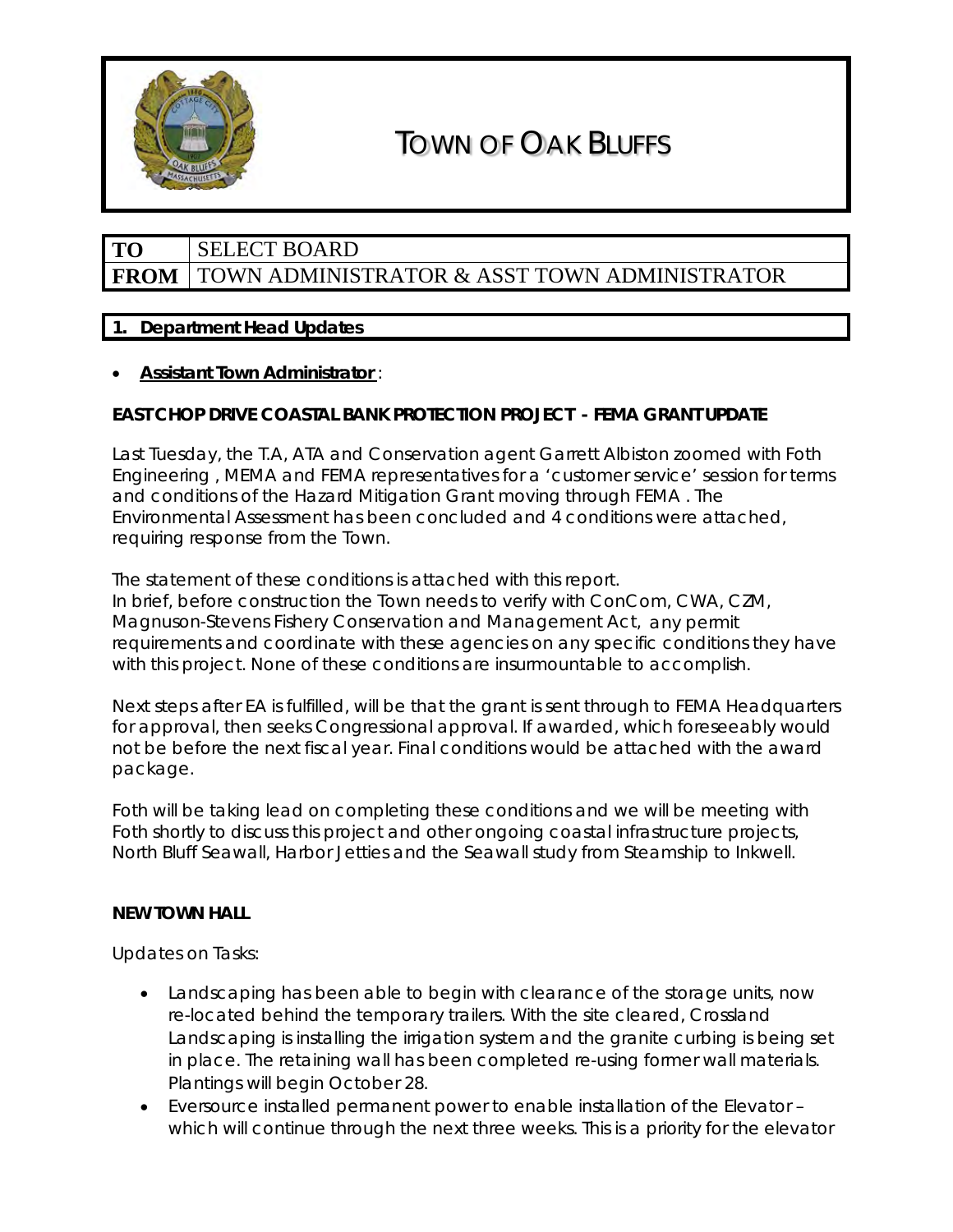

# TOWN OF OAK BLUFFS

to be operational, as it will greatly facilitate the moving and installation of furniture and office equipment.

- Second floor electrical and plumbing inspections are underway. Insulation begins in the wall, week starting the 25<sup>th</sup>.
- Exterior shingling is close to completion with exterior trim paint, sunshades, gutters coming in week of 25<sup>th</sup>.
- T.A and A.T.A are scheduled to meet with Sterling Movers Oct 27, to secure a quote for the move back. Pending final C.O, working around the holidays, installation of furniture (7 days) and then IT infrastructure, the move back is estimated in the range from mid-December to mid-January. Sterling were the movers used for the initial move from the old Town Hall to the Trailers. The move was an extremely efficient and well-organized effort, closing Town Hall for two days to the public. The move back will be easier, so it is anticipated there will not be much disruption to public services, no more than one to two days.
- Surplus furniture not taken to the new Town Hall, will be available for other departments to acquire, and any not re-used will be disposed of through the moving company either by donation or recycle programs.
- **BOH**: See attached report
- **ConComm**: See attached report
- *IT* : Welcome to Sherwood Ives whose first day with the Town was Monday. He will be working with our IT Consultants to get familiar with our systems and then we expect to have him tackle several overdue IT projects in the immediate future.
- **OBPD**: See attached report
- **Park**: Updated schedule of approved events
- **Shellfish**: Updated schedule of approved events

# **2. Financial Report**

# • *Financial Update with STR*:

From Assistant Accountant Carrie Blair: Included with this report are the summary revenue and expenditure reports, along with the monthly analysis of Local Estimated Receipts (LER) for FY21 and FY22. Expenditures through 22-08, with a target of 30.77%, are at 35.6% due to operational timing/seasonality or required annual/quarterly payments. LER receipts are still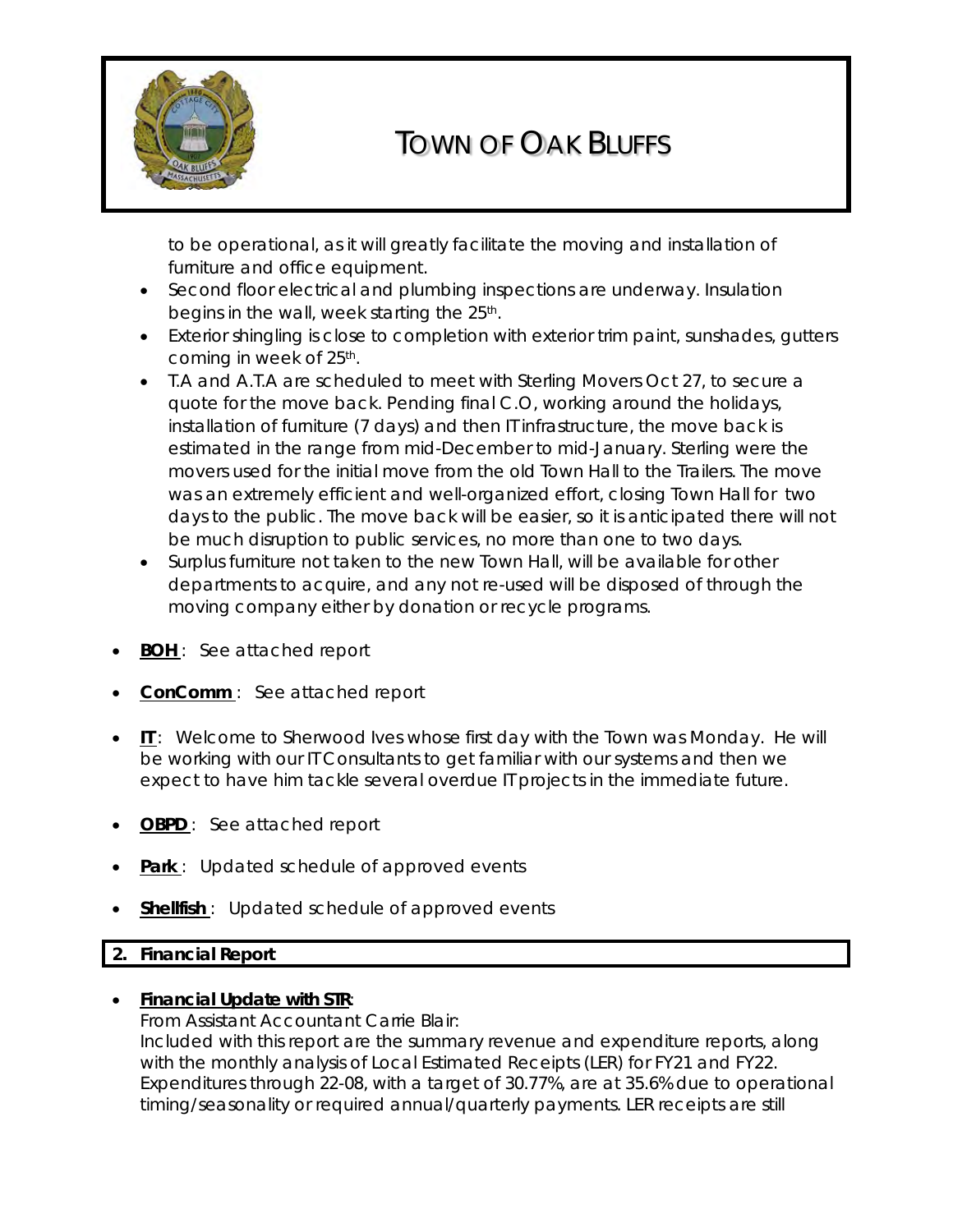

# TOWN OF OAK BLUFFS

trending up with collections at \$2,454,446 which is 12% higher than the same time last year.

• TA additional comments: LER's are still trending 12% above the same time last year (which is an adjustment more towards a normal range after last month's Excise Tax skewed the figures) and all receipts are still not recorded so the actual revenues for the month will be higher. Marina revenues remain strong as collections to date are approximately 87% of the annual total estimated for FY22. Workers Comp, Legal Fees, and other accounts that have the potential to exceed anticipated budgeted amounts will continue to be monitored.

### **3. Project/Grant Updates**

• *Parking Mitigation:* After much effort, the Parking Mitigation billing and payments are back on track. We have one account that is left to be resolved and we will be reaching out to that entity to let them know it needs to be resolved otherwise their other permits and licenses with the Town may be negatively affected by their noncompliance and failure to resolve this issue.

### **4. Other Updates**

- **STM:** A reminder that the STM is scheduled for November 9<sup>th</sup> at 7:00 pm at the Oak Bluffs Elementary School. The STM Warrant has been published in the paper and is also available on the website.
- *Annual Property Tax Allocation and Classification Rate Hearing:* This hearing is scheduled for November 16<sup>th</sup> with the time TBD via Zoom and the notice will be posted on the website.
- **Town Fall Clean Up:** We have tentatively scheduled November 27<sup>th</sup> from 9 am to 11 am as a Town sponsored clean-up day which will hopefully become a new fall & spring tradition. So save the date on your calendar and check our website for further details as we confirm them.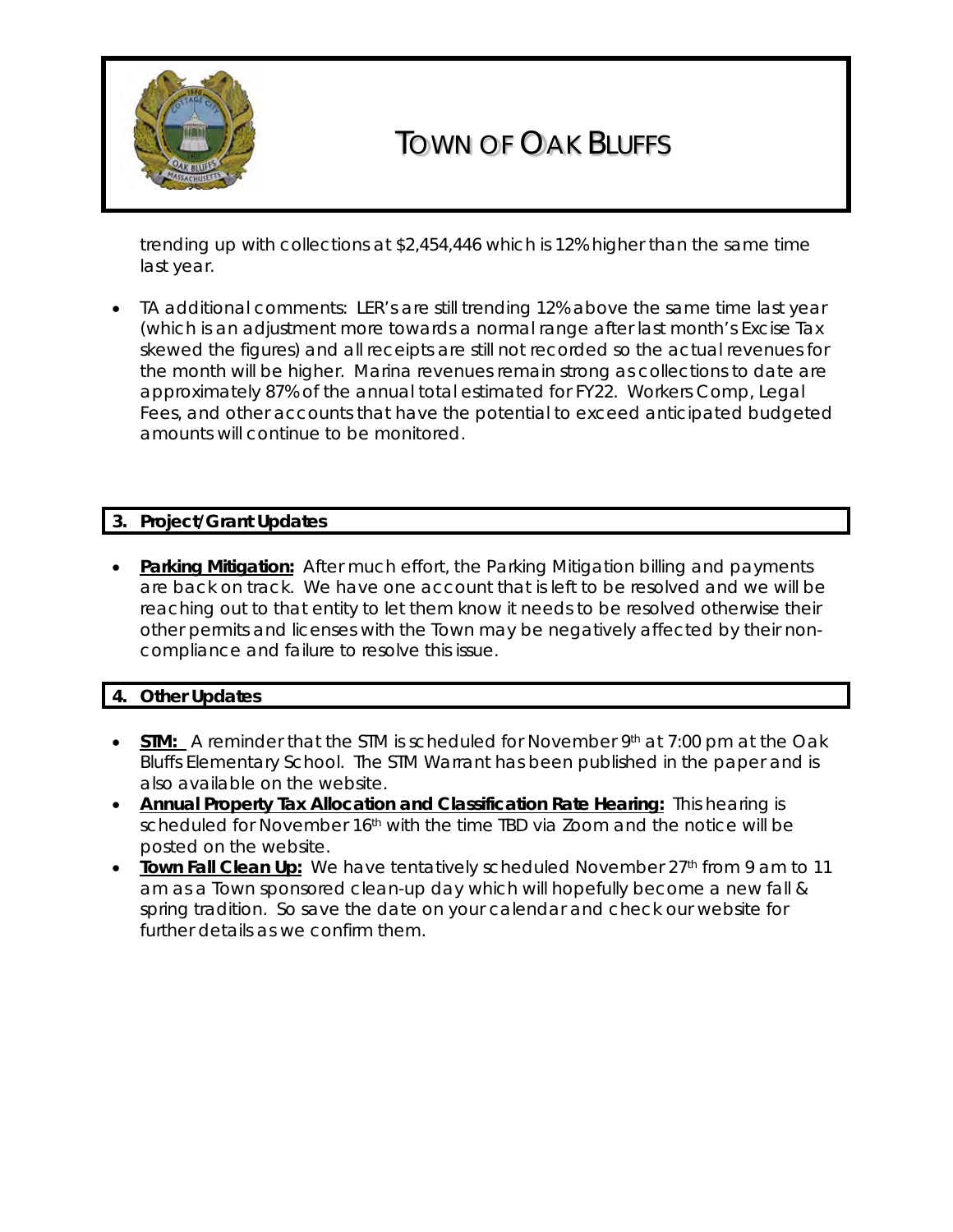### **ALL CONDITIONS**

|          | PDMC-PJ-01-MA-2019-001                                          |                                           |                                                                                                                                                                                                                                                                                                                                                                                                                                                                                                                                                                                                                                                                                                                                                                                                                                                                                                                                                                                                                                                                                                                                             |                   |                     |                   |
|----------|-----------------------------------------------------------------|-------------------------------------------|---------------------------------------------------------------------------------------------------------------------------------------------------------------------------------------------------------------------------------------------------------------------------------------------------------------------------------------------------------------------------------------------------------------------------------------------------------------------------------------------------------------------------------------------------------------------------------------------------------------------------------------------------------------------------------------------------------------------------------------------------------------------------------------------------------------------------------------------------------------------------------------------------------------------------------------------------------------------------------------------------------------------------------------------------------------------------------------------------------------------------------------------|-------------------|---------------------|-------------------|
| $\Theta$ |                                                                 | <b>Environmental Law/Executive</b>        | <b>Condition</b>                                                                                                                                                                                                                                                                                                                                                                                                                                                                                                                                                                                                                                                                                                                                                                                                                                                                                                                                                                                                                                                                                                                            | <b>Entered By</b> | <b>Entered Date</b> | <b>Monitoring</b> |
|          | Town of Oak Bluffs Resilient Infrastructure for East Chop Drive | National Historic Preservation Act (NHPA) | NHPA CONDITION #1 (borrow sources): All borrow, or fill material<br>must come from pre-existing stockpiles, material reclaimed from<br>maintained roadside ditches (provided the designed width or depth of<br>the ditch is not increased), or commercially procured material from a<br>source existing prior to the event. For any FEMA-funded project<br>requiring the use of a non-commercial source or a commercial source<br>that was not permitted to operate prior to the event (e.g. a new pit,<br>agricultural fields, road ROWs, etc.) in whole or in part, regardless of<br>cost, the Sub-recipient must notify FEMA and the Applicant prior to<br>extracting material. FEMA must review the source for compliance with<br>all applicable federal environmental planning and historic preservation<br>laws and executive orders prior to a Sub-recipient or their contractor<br>commencing borrow extraction. Consultation and regulatory permitting<br>may be required. Non-compliance with this requirement may<br>jeopardize receipt of federal funding. Documentation of borrow<br>sources utilized is required at closeout. | KUNS, ERIC        | 9/2/21 4:33 PM      | No                |
|          |                                                                 |                                           | NHPA CONDITION #2 (artifacts): In the event of the discovery of<br>archaeological deposits (e.g. Native American pottery, stone tools,<br>shell, old house foundations, old bottles) the Sub-recipient and their<br>contractor shall immediately stop all work in the vicinity of the<br>discovery and take reasonable measures to avoid or minimize harm to<br>the finds. The Sub-recipient and their contractor shall secure all<br>archaeological discoveries and restrict access to discovery sites. The<br>Sub-recipient shall immediately report the archaeological discovery to<br>the Applicant MEMA (Acting State Hazard Mitigation Officer, Shelly<br>O'Toole, 774-270-5585) and the FEMA Deputy Regional<br>Environmental Officer (Mary Shanks, 617-901-2204); FEMA will<br>determine the next steps.                                                                                                                                                                                                                                                                                                                            | KUNS, ERIC        | 9/2/21 4:33 PM      | No                |
|          |                                                                 |                                           | NHPA CONDITION#4 (vibrations and heavy equipment): Should the<br>proposed work require the use of equipment that may cause vibrations<br>to the adjacent residential properties, a seismic meter will be used to<br>monitor any impacts on the houses which are in the APE.                                                                                                                                                                                                                                                                                                                                                                                                                                                                                                                                                                                                                                                                                                                                                                                                                                                                 | KUNS, ERIC        | 9/2/21 4:34 PM      | <b>No</b>         |
|          |                                                                 |                                           | NHPA CONDITION #3 (human remains): In the event of the discovery KUNS, ERIC<br>of human remains, the Sub-recipient and their contractor shall<br>immediately stop all work in the vicinity of the discovery and take<br>reasonable measures to avoid or minimize harm to the finds. The Sub-<br>recipient and their contractor shall secure all human remains<br>discoveries and restrict access to discovery sites. The Sub-recipient<br>and their contractor shall follow the provisions of applicable state laws<br>or any amendments or supplanting laws and regulations.                                                                                                                                                                                                                                                                                                                                                                                                                                                                                                                                                               |                   | 9/2/21 4:33 PM      | <b>No</b>         |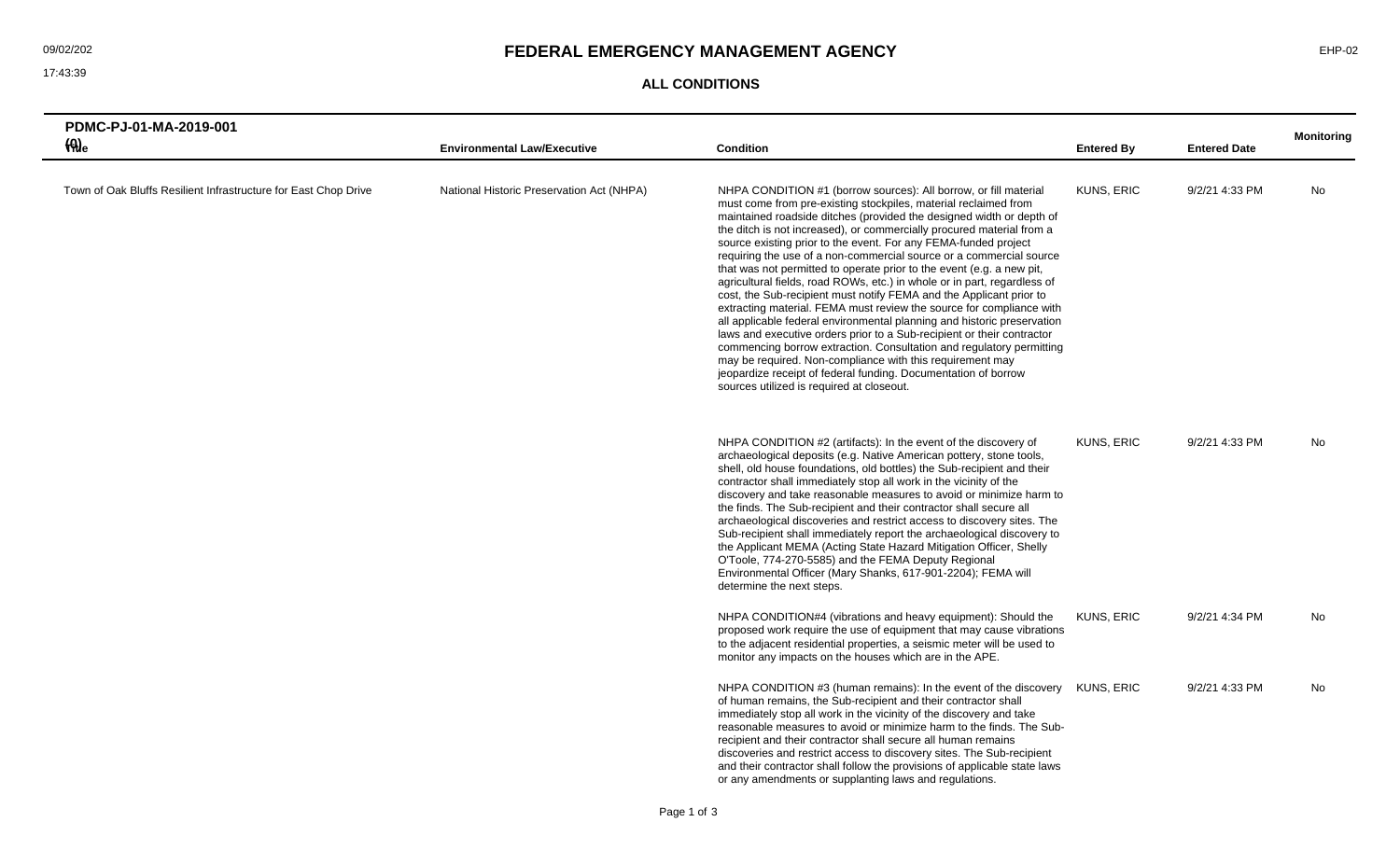### O9/02/202 **FEDERAL EMERGENCY MANAGEMENT AGENCY EXECUTED A SERIEM RESERVENT AGENCY**

**ALL CONDITIONS**

| PDMC-PJ-01-MA-2019-001      |                                    |                                                                                                                                                                                                                                                                                                                                                                                                                                                                                                                                                                                                                                                                                                                                                                                                                                                                                                                                               |                   |                     | <b>Monitoring</b> |
|-----------------------------|------------------------------------|-----------------------------------------------------------------------------------------------------------------------------------------------------------------------------------------------------------------------------------------------------------------------------------------------------------------------------------------------------------------------------------------------------------------------------------------------------------------------------------------------------------------------------------------------------------------------------------------------------------------------------------------------------------------------------------------------------------------------------------------------------------------------------------------------------------------------------------------------------------------------------------------------------------------------------------------------|-------------------|---------------------|-------------------|
| $\mathcal{P}_{\text{H}}(q)$ | <b>Environmental Law/Executive</b> | <b>Condition</b>                                                                                                                                                                                                                                                                                                                                                                                                                                                                                                                                                                                                                                                                                                                                                                                                                                                                                                                              | <b>Entered By</b> | <b>Entered Date</b> |                   |
|                             |                                    | Violation of state law will jeopardize FEMA funding for this project. The<br>Sub-recipient will inform the Office of the Chief Medical Examiner, the<br>State Archaeologist, the Applicant MEMA (Acting State Hazard<br>Mitigation Officer, Shelly O'Toole, 774-270-5585), and the FEMA<br>Deputy Regional Environmental Officer (Mary Shanks, 617-901-2204).<br>FEMA will consult with the SHPO and Tribes, if remains are of tribal<br>origin. Work in sensitive areas may not resume until consultation is<br>completed and appropriate measures have been taken to ensure that<br>the project is in compliance with the National Historic Preservation Act.                                                                                                                                                                                                                                                                               |                   |                     |                   |
|                             |                                    | NHPA CONDITION #5 (staging and access areas): Staging of all<br>equipment and materials and temporary access routes including, but<br>not limited to, routes between staging and work areas shall take place<br>on existing hardened surfaces such as paved or gravel roadways or<br>parking lots. If staging areas or access routes are to be established on<br>non-hardened surfaces, the Sub-recipient must notify FEMA prior to<br>construction or use and provide documentation of the proposed<br>access routes. FEMA must review the staging areas and access<br>routes for compliance with all applicable federal environmental<br>planning and historic preservation laws and executive orders. Non-<br>compliance with this requirement may jeopardize receipt of federal<br>funding. GPS coordinates and photographs of staging areas and<br>access routes, and any potential final design plans used are required<br>at closeout. | KUNS, ERIC        | 9/2/21 4:34 PM      | No                |
|                             | Clean Water Act (CWA)              | Clean Water Act: The Town and their Contractor must comply with the KUNS, ERIC<br>conditions of permit # NAE-2017-01616 issued by the U.S. Army<br>Corps of Engineers under Section 10 of the Rivers and Harbors Act<br>and Section 404 of the Clean Water Act, and Section 401 Water<br>Quality Certificate 15069 dated October 23, 2019 issued by the<br>MassDEP.                                                                                                                                                                                                                                                                                                                                                                                                                                                                                                                                                                           |                   | 9/2/21 4:41 PM      | No                |
|                             |                                    | Clean Water Act: Before construction begins, the Town shall<br>coordinate with the Environmental Protection Agency (EPA) to<br>determine if a National Pollution Discharge Elimination System permit<br>under Section 402 of the Clean Water Act is required. Contact David<br>Gray with the EPA Construction General Permit Program<br>(gray.davidj@epa.gov, 617-918-1577) and Laura Schifman with the<br>MassDEP Stormwater Program (laura.schifman@mass.gov, 617-556-<br>$1157$ ).                                                                                                                                                                                                                                                                                                                                                                                                                                                         | <b>KUNS, ERIC</b> | 9/2/21 4:42 PM      | <b>No</b>         |
|                             | Coastal Zone Management Act (CZMA) | CZMA: Before construction begins, the Town shall coordinate with the KUNS, ERIC<br>Massachusetts Office of Coastal Zone Management for a Coastal<br>Consistency Determination for the proposed work landward of the high<br>tide line, or documentation stating from MA CZM that an additional<br>Coastal Consistency Determination in not needed. Contact Robert<br>Boeri,                                                                                                                                                                                                                                                                                                                                                                                                                                                                                                                                                                   |                   | 9/2/21 5:15 PM      | No                |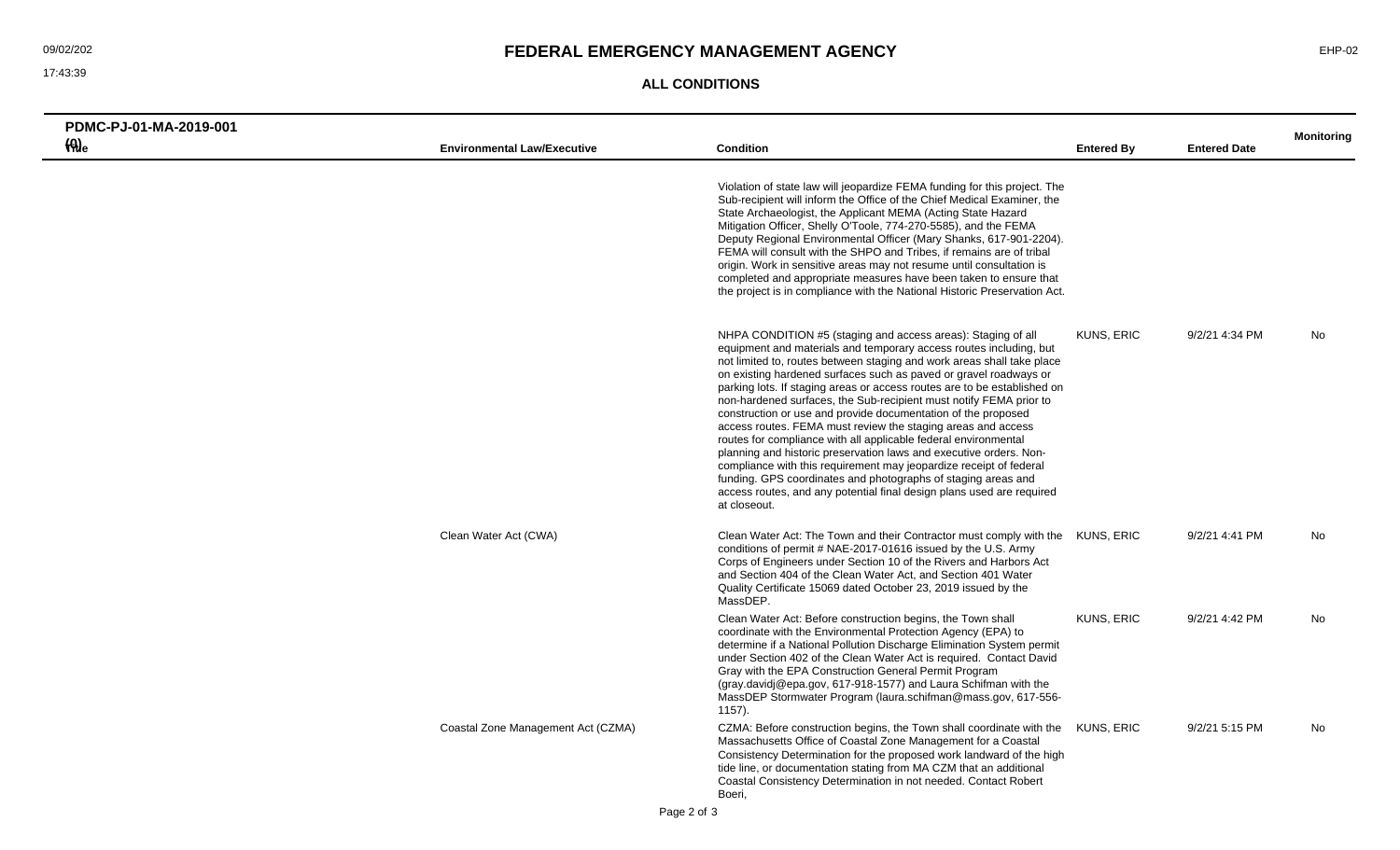## 09/02/202 **FEDERAL EMERGENCY MANAGEMENT AGENCY** EHP-02

### **ALL CONDITIONS**

| PDMC-PJ-01-MA-2019-001<br>$\mathcal{H}_{\text{He}}$ | <b>Environmental Law/Executive</b>                                | <b>Condition</b>                                                                                                                                                                                                                                                                                                                                                             | <b>Entered By</b> | <b>Entered Date</b> | <b>Monitoring</b> |
|-----------------------------------------------------|-------------------------------------------------------------------|------------------------------------------------------------------------------------------------------------------------------------------------------------------------------------------------------------------------------------------------------------------------------------------------------------------------------------------------------------------------------|-------------------|---------------------|-------------------|
|                                                     |                                                                   | Massachusetts Coastal Zone Program at robert.boeri@mass.gov or<br>(617) 626-1050 to determine Coastal Consistency Determination<br>requirements.                                                                                                                                                                                                                             |                   |                     |                   |
|                                                     | Magnuson-Stevens Fishery Conservation and<br>Management Act (MSA) | MSA/EFH: Install staked hay bales along the top of the revetment to<br>prevent debris and sediments from blowing/eroding into Nantucket<br>Sound.                                                                                                                                                                                                                            | <b>KUNS, ERIC</b> | 9/2/21 5:25 PM      | No                |
|                                                     |                                                                   | MSA/EFH: A floating boom shall be installed in work areas (typically<br>10 to 200 feet in length) to trap any potential floating debris.                                                                                                                                                                                                                                     | <b>KUNS, ERIC</b> | 9/2/21 5:26 PM      | No                |
|                                                     |                                                                   | MSA/EFH: During construction, all sedimentation/erosion control<br>barriers shall remain in stable condition at all times.                                                                                                                                                                                                                                                   | <b>KUNS, ERIC</b> | 9/2/21 5:27 PM      | No                |
|                                                     |                                                                   | MSA/EFH: The work site shall be cleaned of debris and accumulated<br>soils to prevent wind deposition of fugitive dust and debris at the close<br>of each day.                                                                                                                                                                                                               | KUNS, ERIC        | 9/2/21 5:27 PM      | <b>No</b>         |
|                                                     |                                                                   | MSA/EFH: Prior to the start of construction, the Town shall provide<br>FEMA and U.S. Army Corps of Engineers with a written description of<br>erosion/sedimentation control methods to be used during the project.                                                                                                                                                           | <b>KUNS, ERIC</b> | 9/2/21 5:27 PM      | No                |
|                                                     | <b>State Water and Soil Laws</b>                                  | MA Wetlands Protection Act: Comply with the Order of Conditions<br>issued by the Town of Oak Bluffs Conservation Commission for<br>MassDEP File Number SE53-0766, dated July 5, 2018.                                                                                                                                                                                        | <b>KUNS, ERIC</b> | 9/2/21 5:37 PM      | No                |
|                                                     | Executive Order 11988 - Floodplains                               | EO11988: Before construction begins, the Applicant must obtain<br>approval from the local permitting official responsible for floodplain<br>development. A copy of the approval/permit, or documentation from<br>the permitting official that an approval/permit is not required, shall be<br>forwarded to the state and FEMA for inclusion in the administrative<br>record. | <b>KUNS, ERIC</b> | 9/2/21 5:39 PM      | No                |

NOTE: All times are GMT using a 24-hour clock.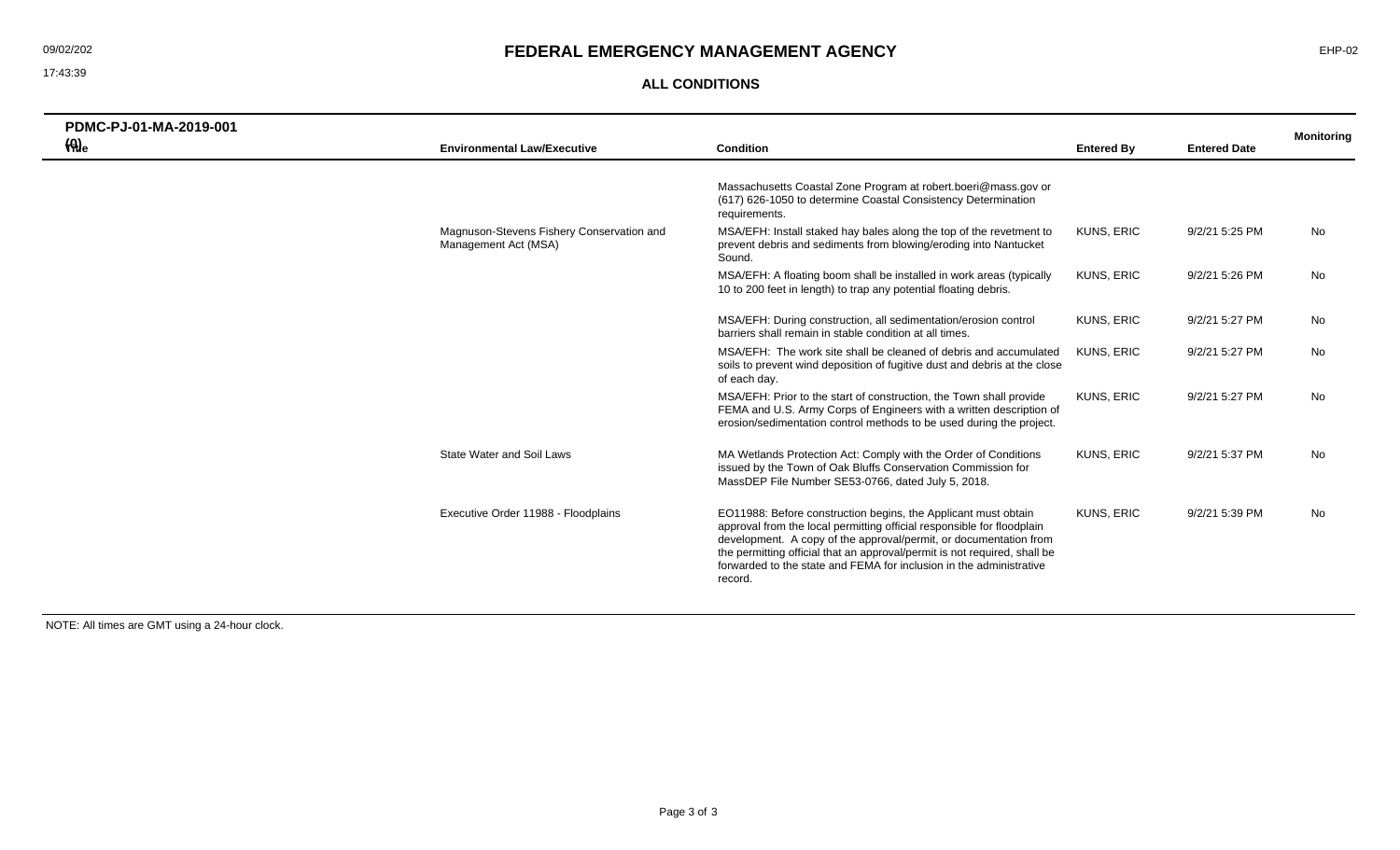|                                   | JUL     | <b>AUG</b> | <b>SEP</b>              | OCT            |       | <b>NOV</b>               | <b>DEC</b> | <b>JAN</b> | <b>FEB</b>                                                                                                                                                           | <b>MAR</b> | <b>APR</b> | <b>MAY</b>               | <b>JUN</b> | <b>YTD</b> |
|-----------------------------------|---------|------------|-------------------------|----------------|-------|--------------------------|------------|------------|----------------------------------------------------------------------------------------------------------------------------------------------------------------------|------------|------------|--------------------------|------------|------------|
|                                   |         |            |                         | as of 10/22/21 |       |                          |            |            |                                                                                                                                                                      |            |            |                          |            |            |
| 01 MV Excise                      | 19,857  | 50,566     | 23,641                  | 30,316         | ΙŚ.   |                          |            |            | ٠                                                                                                                                                                    |            |            |                          |            | 124,379    |
| 02 Other Excise                   | 53      | 15         | 1,023,846               | 3,102<br>-Ś    |       | $\overline{\phantom{a}}$ |            | ٠          |                                                                                                                                                                      |            |            | $\sim$                   | $\sim$     | 1,027,016  |
| 03 Penalties and Interest         | 87,279  | 39,088     | 54,912                  | 11,045         | ه ا   |                          |            |            |                                                                                                                                                                      |            |            |                          | $\sim$     | 192,323    |
| 04 Payments in Lieu of Taxes      |         |            |                         |                |       | $\sim$                   |            |            |                                                                                                                                                                      |            |            | $\sim$                   | $\sim$     |            |
| 08 Charges for Services-Trash     | 36,550  | 25,266     | 19,512                  | 4,551          |       |                          |            |            | ٠                                                                                                                                                                    |            |            |                          | ٠          | 85,879     |
| 10 Fees                           | 10,621  | 11,941     | 7,372                   | 2,975<br>-5    | ه ا   |                          |            |            | $\sim$                                                                                                                                                               |            |            | $\sim$                   | ٠          | 32,909     |
| 11 Rentals                        | 8,500   | 11,375     | 200                     | 10,325         |       | -S                       |            |            | ٠                                                                                                                                                                    |            |            |                          | ٠          | 30,400     |
| 00 Dept. Revenue-School           |         |            |                         |                |       |                          |            |            | ٠                                                                                                                                                                    |            |            |                          | ٠          |            |
| 13 Dept. Revenue-Library          | 112     | 255        | 394                     |                | 45    | $\overline{\phantom{a}}$ |            |            | ٠                                                                                                                                                                    |            |            |                          | ٠          | 806        |
| 16 Other Dept. Revenue            | 27,031  | 7,209      | 11,416                  | 13,214<br>-5   | . I S |                          |            |            |                                                                                                                                                                      |            |            |                          |            | 58,869     |
| 17 Licenses and Permits           | 19,448  | 16,015     | 23,372                  | 9,376<br>-5    |       |                          |            |            | ٠                                                                                                                                                                    |            |            |                          |            | 68,211     |
| 19 Fines and Forfeits             | 320     | 840        | 1,865                   |                |       |                          |            |            | ٠                                                                                                                                                                    |            |            |                          | ٠          | 3,025      |
| 20 Investment Income              | 859     | 758        | 418                     | S,             |       | $\overline{a}$           |            |            | $\sim$                                                                                                                                                               |            |            |                          |            | 2,035      |
| 21 Other Miscellaneous-Recurring  | 331,871 | 328,880    | 164,813                 | 3,030<br>-S    |       | -S                       |            |            | ٠                                                                                                                                                                    |            |            | $\overline{\phantom{a}}$ | ٠          | 828,594    |
| 00 Miscellaneous-Non Recurring    |         | ٠          |                         |                |       |                          |            |            | ٠                                                                                                                                                                    |            |            |                          | ٠          |            |
|                                   |         |            |                         |                |       |                          |            |            |                                                                                                                                                                      |            |            |                          |            |            |
| Total                             | 542,500 | 492,208    | \$<br>1,331,760         | 87,978         |       | $\overline{\phantom{a}}$ |            | ٠          | $\sim$                                                                                                                                                               |            |            | $\sim$                   |            | 2,454,446  |
|                                   |         |            |                         |                |       |                          |            |            |                                                                                                                                                                      |            |            |                          |            |            |
| <b>Cummulative Monthly Totals</b> | 542,500 | -S         | 1,034,708   \$2,366,468 |                |       |                          |            |            | $\binom{5}{5}$ 2,454,446 $\binom{5}{5}$ 2,454,446 $\binom{5}{5}$ 2,454,446 $\binom{5}{5}$ 2,454,446 $\binom{5}{5}$ 2,454,446 $\binom{5}{5}$ 2,454,446 $\binom{5}{5}$ |            |            | \$2,454,446              | 2,454,446  |            |

### Preliminary Fiscal Year 2022 Local Estimated Receipts By Monthly Collections (Unaudited)

Percent relative to FY22 RECAP

Percent relative to FY21  $19\%$   $19\%$   $92\%$   $12\%$ 

| <b>Fst LFR FY21 RFCAP</b> |   | 3,968,872                |
|---------------------------|---|--------------------------|
| <b>Fst LFR FY22 RFCAP</b> | S | $\overline{\phantom{a}}$ |
| Past 3 yr Avg             |   | 4,808,173                |

### Preliminary Fiscal Year 2021 Local Estimated Receipts By Monthly Collections (Unaudited)

|                                   |    | JUL     | <b>AUG</b> |     | <b>SEP</b>     |   | OCT       |      | <b>NOV</b>                    |   | <b>DEC</b>      |    | <b>JAN</b> |     | <b>FEB</b>      | <b>MAR</b>                                | <b>APR</b> |        | <b>MAY</b>    | <b>JUN</b> | <b>YTD</b> |
|-----------------------------------|----|---------|------------|-----|----------------|---|-----------|------|-------------------------------|---|-----------------|----|------------|-----|-----------------|-------------------------------------------|------------|--------|---------------|------------|------------|
|                                   |    |         |            |     |                |   |           |      |                               |   |                 |    |            |     |                 |                                           |            |        |               |            |            |
| 01 MV Excise                      |    | 17,565  | 28,178     |     | 35,346         |   | 43,340    |      | 34,117                        |   | 21,696          | Š. | 2,031      |     | 212,517         | 426,298                                   | 42,544     |        | 50,660        | 144,511    | 1,058,802  |
| 02 Other Excise                   |    |         | 38         | ιs  | 82,783         |   | 853,330   |      | $25$ $\overline{\phantom{1}}$ |   | 412,308         |    | 163        |     | 2,355           | 111,685                                   | 582        |        | $143 \mid$ \$ | 211,442    | 1,674,854  |
| 03 Penalties and Interest         |    | 31,083  | 21,830     |     | 18,645         |   | 20,628    |      | 37,880                        |   | 17,703          |    | 23,983     |     | 116,254         | 22,621                                    | 27,743     |        | 146,501       | 31,915     | 516,786    |
| 04 Payments in Lieu of Taxes      |    |         |            |     |                |   |           |      |                               |   |                 |    |            |     |                 |                                           |            |        | 15,951        | $\sim$     | 15,951     |
| 08 Charges for Services-Trash     | Ś  | 31,265  | 36,860     |     | 15,595         |   | 17,585    |      | 11,355                        |   | 10,580          |    | 8,960      |     | 8,335           | 10,230                                    | 16,320     |        | 19,805        | 33,695     | 220,585    |
| 10 Fees                           | Ś  | 17,223  | 14,481     |     | 11,410         |   | 5,923     |      | $8,668$ $\mid$ \$             |   | 10,020          |    | 10,450     |     | (21,600) \$     | 7,817                                     | 7,601      |        | 7,508         | 1,794      | 81,294     |
| 11 Rentals                        |    | 1,200   | 2,050      |     | 750            |   |           |      | 1,125                         |   | 350             |    | 3,200      |     | (750) \$        | 5,225                                     | 300        |        | 18,584        | 6,150      | 38,184     |
| 00 Dept. Revenue-School           |    |         | ٠          |     |                |   |           |      |                               |   |                 |    |            |     |                 |                                           |            |        |               | $\sim$     |            |
| 13 Dept. Revenue-Library          |    | 53      | ٠          |     |                |   | 61        |      |                               |   | 33 <sup>1</sup> |    | 16         |     | 23 <sup>1</sup> | 410                                       | 30         |        | 88            | (893)      | (180)      |
| 16 Other Dept. Revenue            |    | 8,666   | 11,792     |     | 20,763         |   | (1, 182)  |      | $(331)$ \$                    |   | 51,479          |    | 6,910      |     | $7,284$ \$      | 19,307                                    | 12,874     |        | 23,171        | 19,548     | 180,281    |
| 17 Licenses and Permits           |    | 28,395  | 18,935     |     | 16,640         |   | 24,244    |      | $19,933$ \$                   |   | 64,194          |    | 23,085     |     | 14,068 \$       | 84,698                                    | 39,095     |        | 34,063        | 45,122     | 412,472    |
| 19 Fines and Forfeits             |    | 220     | 33         | ιs  | 1,571          | S | 456       |      | $435$ S                       |   | 169             |    | 270        |     | 1,124           | 520                                       | 893        |        |               | 295        | 5,985      |
| 20 Investment Income              |    | 8,276   | 6,260      |     | 5,557          |   | 7,964     |      | 7,803                         |   | 1,696           |    | 669        |     | 1,272           | 716                                       | 332        |        | 811           | 1,215      | 42,571     |
| 21 Other Miscellaneous-Recurring  |    | 313,472 | 274,170    |     | 150,702        |   | (3,929)   |      | 13,435                        | . | 350             |    |            |     | 90,689          | 47,164                                    | 23,278     |        | 88,935        | 168,816    | 1,167,083  |
| 00 Miscellaneous-Non Recurring    |    | $\sim$  | ٠          |     | ٠              |   | $\sim$    |      |                               |   | $\sim$          |    |            |     | ٠               | $\sim$                                    |            |        |               | 250        | 250        |
|                                   |    |         |            |     |                |   |           |      |                               |   |                 |    |            |     |                 |                                           |            |        |               |            |            |
| Total                             |    | 457,417 | 414,625    |     | 359,762        |   | 968,420   |      | 134,445                       |   | 590,578         |    | 79,735     |     | 431,571         | 736,690                                   | 171,592    |        | 406,221       | 663,860    | 5,414,917  |
|                                   |    |         |            |     |                |   |           |      |                               |   |                 |    |            |     |                 |                                           |            |        |               |            |            |
| <b>Cummulative Monthly Totals</b> | -S | 457,417 | 872,043    | l S | $1,231,804$ \$ |   | 2,200,225 | l \$ | 2,334,670 \$ 2,925,248        |   |                 | -S | 3,004,983  | IS. |                 | $3,436,555$ $\mid$ \$ 4,173,245 $\mid$ \$ | 4,344,837  | ' I \$ | 4,751,057     | 5,414,917  |            |

Percent realtive to FY21 RECAP 12% 22% 31% 55% 59% 74% 76% 87% 105% 109% 120% 136%

 $\begin{array}{cc} $ \xi$ & 4,128,000 \ $ \xi$ & 3,968,872 \end{array}$ \$ 3,968,872 \$ - Actual FY20 \$ 4,734,515 Past 3 yr Avg Est LER FY20 RECAP Est LER FY21 RECAP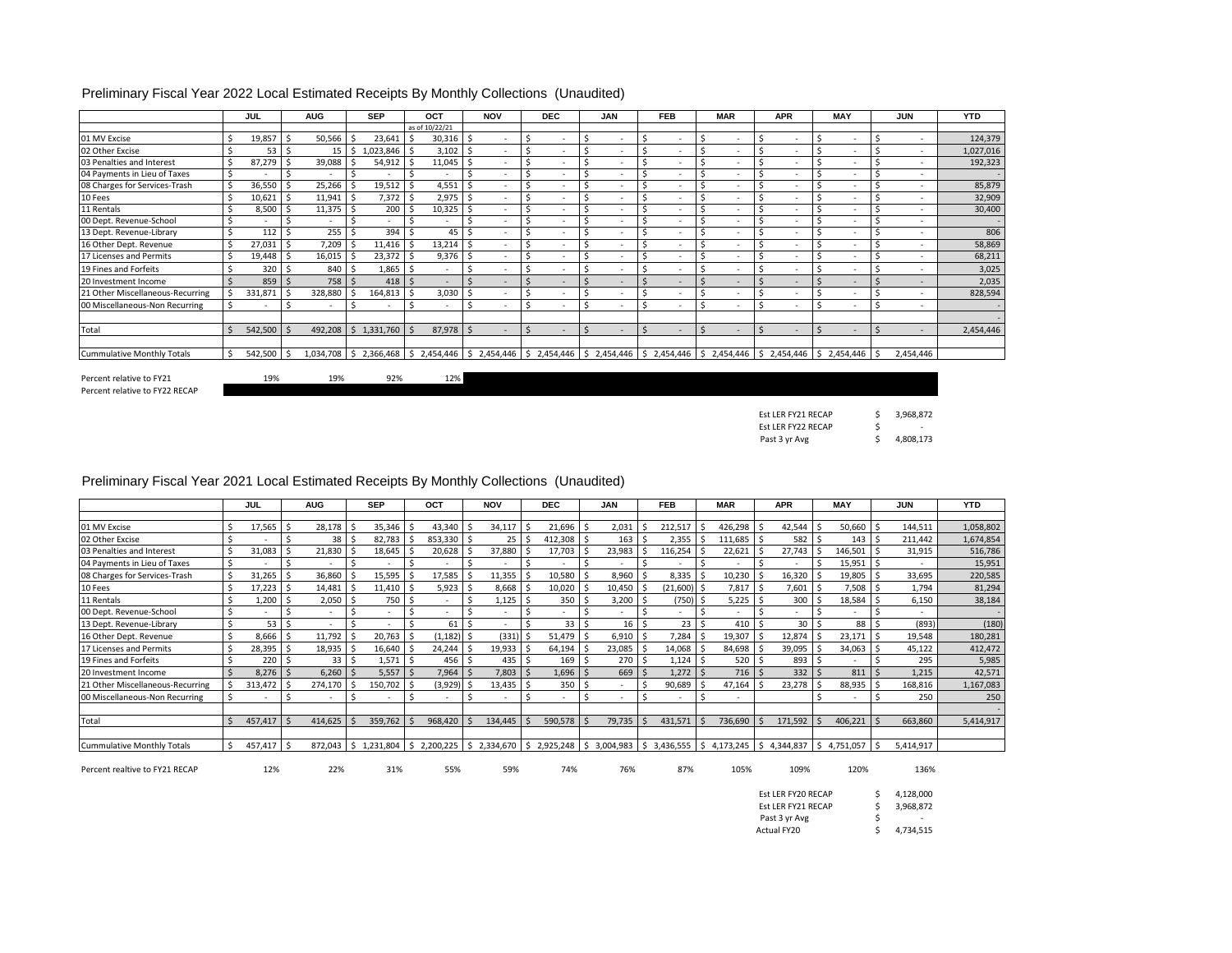### **FOR 2022 04 JOURNAL DETAIL 2022 1 TO 2022 13**

| <b>ACCOUNTS FOR: 01</b><br>ORIGINAL APPROP           | <b>GENERAL FUND</b><br><b>REVISED BUDGET</b> | <b>YTD ACTUAL</b> | MTD ACTUAL    | <b>ENCUMBRANCES</b> | <b>AVAILABLE BUDGET</b> | % USED |
|------------------------------------------------------|----------------------------------------------|-------------------|---------------|---------------------|-------------------------|--------|
| 01 MOTOR VEH EXCISE                                  |                                              |                   |               |                     |                         |        |
| $-800,000.00$                                        | $-800,000.00$                                | $-124, 378.99$    | $-30, 315.60$ | 0.00                | $-675, 621.01$          | 15.5%  |
| 02 OTHER EXCISE<br>$-1,399,910.00$                   | $-1,399,910.00$                              | $-1,027,015.97$   | $-3,101.59$   | 0.00                | $-372,894.03$           | 73.4%  |
| 03 PENALTIES & INTEREST<br>$-100,000.00$             | $-100,000.00$                                | $-192, 323.15$    | $-11,044.57$  | 0.00                | 92,323.15               | 192.3% |
| 04 PILOT<br>$-14,000.00$                             | $-14,000.00$                                 | 0.00              | 0.00          | 0.00                | $-14,000.00$            | .0%    |
| 08 CHGS TRASH DISP<br>$-175.000.00$<br>09 OTHER CHGS | $-175.000.00$                                | $-85, 879, 00$    | $-4.551.00$   | 0.00                | $-89, 121.00$           | 49.1%  |
| 0.00<br>10 FEES                                      | 0.00                                         | 931.51            | 0.00          | 0.00                | $-931.51$               | 100.0% |
| $-88,500.00$<br>11 RENTALS                           | $-88,500.00$                                 | $-32,908.64$      | $-2,975.00$   | 0.00                | $-55, 591.36$           | 37.2%  |
| $-45.000.00$                                         | $-45,000.00$                                 | $-30, 400.00$     | $-10, 325.00$ | 0.00                | $-14,600.00$            | 67.6%  |
| 13 DEPT LIBRARY<br>$-2,500.00$                       | $-2,500.00$                                  | $-805.96$         | $-44.98$      | 0.00                | $-1,694.04$             | 32.2%  |
| 16 OTHER DEPTL<br>$-122,500.00$                      | $-122,500.00$                                | $-58,869.43$      | $-13, 213.62$ | 0.00                | $-63,630.57$            | 48.1%  |
| 17 LIC & PERMITS<br>$-396,700.00$                    | $-396,700.00$                                | $-68, 210.65$     | $-9,376.25$   | 0.00                | $-328, 489.35$          | 17.2%  |
| 19 FINES & FORFEIT<br>$-15,000.00$                   | $-15,000.00$                                 | $-3,025.00$       | 0.00          | 0.00                | $-11,975.00$            | 20.2%  |
| 20 INVMT INCOME<br>$-50,000.00$                      | $-50,000.00$                                 | $-2,035.33$       | 0.00          | 0.00                | $-47,964.67$            | 4.1%   |
| 21 MISC RECURRING<br>$-950,000.00$                   | $-950,000.00$                                | $-828, 593.59$    | $-3,030.00$   | 0.00                | $-121, 406.41$          | 87.2%  |
| TOTAL GENERAL FUND<br>$-4, 159, 110.00$              | $-4, 159, 110.00$                            | $-2, 453, 514.20$ | $-87.977.61$  | 0.00                | $-1,705,595.80$         | 59.0%  |
| TOTAL REVENUES<br>$-4, 159, 110.00$                  | $-4, 159, 110.00$                            | $-2,453,514.20$   | $-87,977.61$  | 0.00                | $-1,705,595.80$         |        |

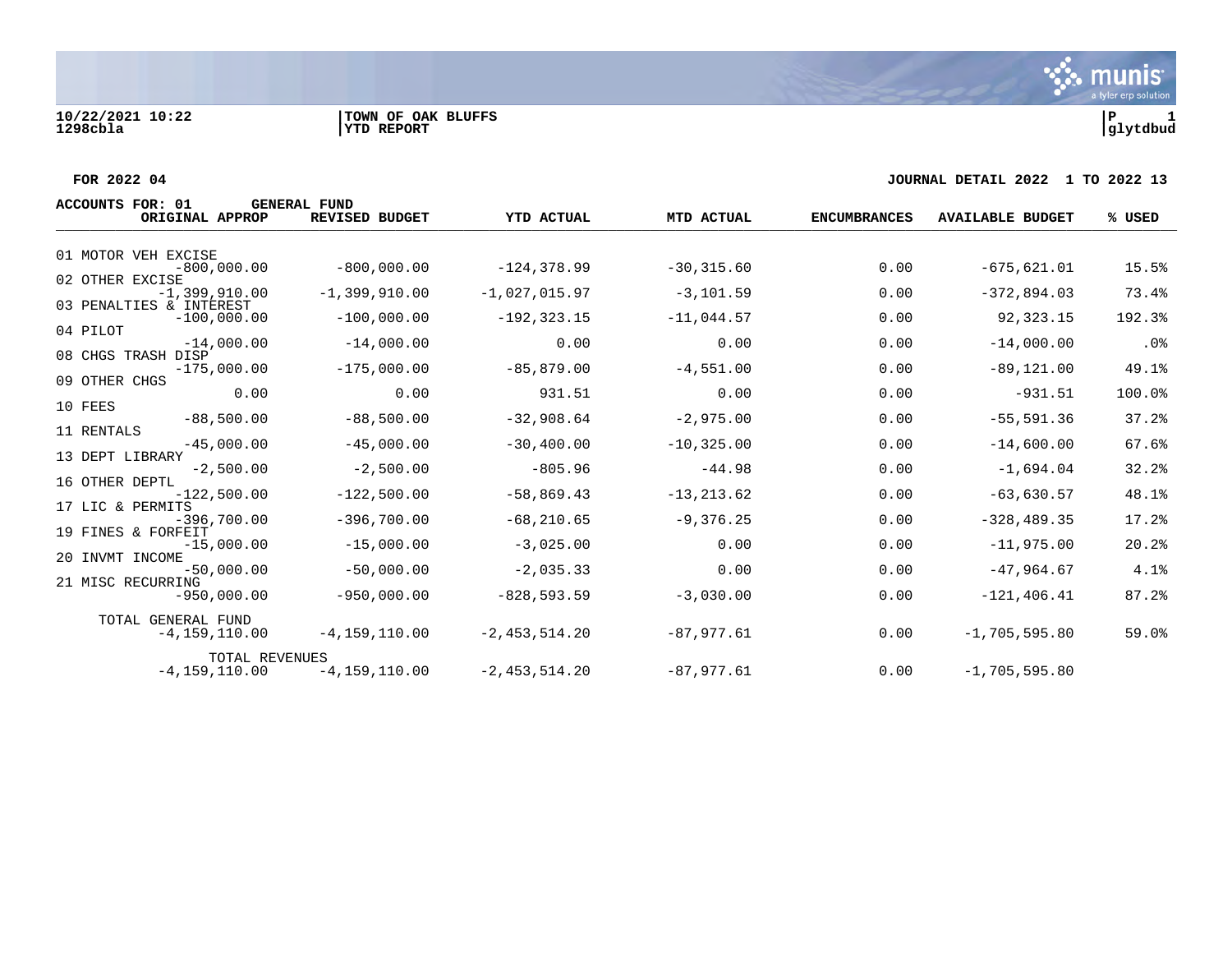a tyler erp solution

**\*** munis

### **FOR 2022 12 JOURNAL DETAIL 2022 1 TO 2022 13**

| 01 GENERAL FUND<br>01108 OTHER GOVT SUPPORT<br>2,096.00<br>0.00<br>.9%<br>228,570.00<br>228,570.00<br>0.00<br>226,474.00<br>01122 BOARD OF SELECTMEN<br>127,550.33<br>0.00<br>0.00<br>418, 411. 19<br>23.4%<br>545,961.52<br>545,961.52<br>01131 FINANCE COMMITTEE<br>7,675.00<br>700.00<br>0.00<br>0.00<br>6,975.00<br>9.1%<br>7,675.00<br>01132 FINANCE COMM.-RESERVE FD.<br>0.00<br>0.00<br>50,000.00<br>.0%<br>50,000.00<br>0.00<br>50,000.00<br>01135 TOWN ACCOUNTANT<br>0.00<br>0.00<br>29.2%<br>162,800.00<br>162,800.00<br>47,580.12<br>115,219.88<br>01141 ASSESSORS<br>0.00<br>29.4%<br>181,617.13<br>53,443.08<br>0.00<br>128,174.05<br>181,617.13<br>01144 TREAS/COLL (FIXED P/R COST)<br>52.6%<br>2,455,042.45<br>0.00<br>0.00<br>2,208,295.19<br>4,663,337.64<br>4,663,337.64<br>01145 TOWN TREASURER<br>0.00<br>100.0%<br>0.00<br>31.84<br>0.00<br>$-31.84$<br>0.00<br>01146 TREASURER/COLLECTOR<br>243,102.46<br>0.00<br>170,868.01<br>29.7%<br>243,102.46<br>72,234.45<br>0.00<br>01155 INFORMATION TECHNOLOGY<br>148,969.63<br>0.00<br>0.00<br>226, 454.37<br>39.7%<br>375,424.00<br>375,424.00<br>01161 TOWN CLERK<br>0.00<br>28.3%<br>143,658.21<br>40,653.34<br>0.00<br>103,004.87<br>143,658.21<br>01163 BOARD OF REGISTRARS<br>27,483.10<br>$-219.45$<br>0.00<br>0.00<br>27,702.55<br>$-.88$<br>27,483.10<br>01171 CONSERVATION COMMISSION<br>0.00<br>109,614.96<br>16,503.22<br>0.00<br>93, 111.74<br>15.1%<br>109,614.96<br>01175 PLANNING BOARD<br>53,307.75<br>0.00<br>0.00<br>38,184.00<br>28.4%<br>53,307.75<br>15, 123. 75<br>01199 UNCLASSIFIED (SELECTMEN) |
|--------------------------------------------------------------------------------------------------------------------------------------------------------------------------------------------------------------------------------------------------------------------------------------------------------------------------------------------------------------------------------------------------------------------------------------------------------------------------------------------------------------------------------------------------------------------------------------------------------------------------------------------------------------------------------------------------------------------------------------------------------------------------------------------------------------------------------------------------------------------------------------------------------------------------------------------------------------------------------------------------------------------------------------------------------------------------------------------------------------------------------------------------------------------------------------------------------------------------------------------------------------------------------------------------------------------------------------------------------------------------------------------------------------------------------------------------------------------------------------------------------------------------------------------------------------------------------------------|
|                                                                                                                                                                                                                                                                                                                                                                                                                                                                                                                                                                                                                                                                                                                                                                                                                                                                                                                                                                                                                                                                                                                                                                                                                                                                                                                                                                                                                                                                                                                                                                                            |
|                                                                                                                                                                                                                                                                                                                                                                                                                                                                                                                                                                                                                                                                                                                                                                                                                                                                                                                                                                                                                                                                                                                                                                                                                                                                                                                                                                                                                                                                                                                                                                                            |
|                                                                                                                                                                                                                                                                                                                                                                                                                                                                                                                                                                                                                                                                                                                                                                                                                                                                                                                                                                                                                                                                                                                                                                                                                                                                                                                                                                                                                                                                                                                                                                                            |
|                                                                                                                                                                                                                                                                                                                                                                                                                                                                                                                                                                                                                                                                                                                                                                                                                                                                                                                                                                                                                                                                                                                                                                                                                                                                                                                                                                                                                                                                                                                                                                                            |
|                                                                                                                                                                                                                                                                                                                                                                                                                                                                                                                                                                                                                                                                                                                                                                                                                                                                                                                                                                                                                                                                                                                                                                                                                                                                                                                                                                                                                                                                                                                                                                                            |
|                                                                                                                                                                                                                                                                                                                                                                                                                                                                                                                                                                                                                                                                                                                                                                                                                                                                                                                                                                                                                                                                                                                                                                                                                                                                                                                                                                                                                                                                                                                                                                                            |
|                                                                                                                                                                                                                                                                                                                                                                                                                                                                                                                                                                                                                                                                                                                                                                                                                                                                                                                                                                                                                                                                                                                                                                                                                                                                                                                                                                                                                                                                                                                                                                                            |
|                                                                                                                                                                                                                                                                                                                                                                                                                                                                                                                                                                                                                                                                                                                                                                                                                                                                                                                                                                                                                                                                                                                                                                                                                                                                                                                                                                                                                                                                                                                                                                                            |
|                                                                                                                                                                                                                                                                                                                                                                                                                                                                                                                                                                                                                                                                                                                                                                                                                                                                                                                                                                                                                                                                                                                                                                                                                                                                                                                                                                                                                                                                                                                                                                                            |
|                                                                                                                                                                                                                                                                                                                                                                                                                                                                                                                                                                                                                                                                                                                                                                                                                                                                                                                                                                                                                                                                                                                                                                                                                                                                                                                                                                                                                                                                                                                                                                                            |
|                                                                                                                                                                                                                                                                                                                                                                                                                                                                                                                                                                                                                                                                                                                                                                                                                                                                                                                                                                                                                                                                                                                                                                                                                                                                                                                                                                                                                                                                                                                                                                                            |
|                                                                                                                                                                                                                                                                                                                                                                                                                                                                                                                                                                                                                                                                                                                                                                                                                                                                                                                                                                                                                                                                                                                                                                                                                                                                                                                                                                                                                                                                                                                                                                                            |
|                                                                                                                                                                                                                                                                                                                                                                                                                                                                                                                                                                                                                                                                                                                                                                                                                                                                                                                                                                                                                                                                                                                                                                                                                                                                                                                                                                                                                                                                                                                                                                                            |
|                                                                                                                                                                                                                                                                                                                                                                                                                                                                                                                                                                                                                                                                                                                                                                                                                                                                                                                                                                                                                                                                                                                                                                                                                                                                                                                                                                                                                                                                                                                                                                                            |
|                                                                                                                                                                                                                                                                                                                                                                                                                                                                                                                                                                                                                                                                                                                                                                                                                                                                                                                                                                                                                                                                                                                                                                                                                                                                                                                                                                                                                                                                                                                                                                                            |
|                                                                                                                                                                                                                                                                                                                                                                                                                                                                                                                                                                                                                                                                                                                                                                                                                                                                                                                                                                                                                                                                                                                                                                                                                                                                                                                                                                                                                                                                                                                                                                                            |
|                                                                                                                                                                                                                                                                                                                                                                                                                                                                                                                                                                                                                                                                                                                                                                                                                                                                                                                                                                                                                                                                                                                                                                                                                                                                                                                                                                                                                                                                                                                                                                                            |
|                                                                                                                                                                                                                                                                                                                                                                                                                                                                                                                                                                                                                                                                                                                                                                                                                                                                                                                                                                                                                                                                                                                                                                                                                                                                                                                                                                                                                                                                                                                                                                                            |
|                                                                                                                                                                                                                                                                                                                                                                                                                                                                                                                                                                                                                                                                                                                                                                                                                                                                                                                                                                                                                                                                                                                                                                                                                                                                                                                                                                                                                                                                                                                                                                                            |
|                                                                                                                                                                                                                                                                                                                                                                                                                                                                                                                                                                                                                                                                                                                                                                                                                                                                                                                                                                                                                                                                                                                                                                                                                                                                                                                                                                                                                                                                                                                                                                                            |
| 0.00<br>81.1%<br>1,311,327.00<br>1,063,169.55<br>0.00<br>248, 157.45<br>1,311,327.00<br>01210 POLICE DEPARTMENT                                                                                                                                                                                                                                                                                                                                                                                                                                                                                                                                                                                                                                                                                                                                                                                                                                                                                                                                                                                                                                                                                                                                                                                                                                                                                                                                                                                                                                                                            |
| 0.00<br>2,656,120.04<br>903, 435. 48<br>0.00<br>1,752,684.56<br>34.0%<br>2,656,120.04<br>01220 FIRE DEPARTMENT                                                                                                                                                                                                                                                                                                                                                                                                                                                                                                                                                                                                                                                                                                                                                                                                                                                                                                                                                                                                                                                                                                                                                                                                                                                                                                                                                                                                                                                                             |
| 51,096.71<br>0.00<br>9.8%<br>522,094.72<br>0.00<br>470,998.01<br>522,094.72                                                                                                                                                                                                                                                                                                                                                                                                                                                                                                                                                                                                                                                                                                                                                                                                                                                                                                                                                                                                                                                                                                                                                                                                                                                                                                                                                                                                                                                                                                                |
| 01231 AMBULANCE SERVICE<br>504,971.40<br>108,136.46<br>0.00<br>0.00<br>396,834.94<br>21.4%<br>504,971.40                                                                                                                                                                                                                                                                                                                                                                                                                                                                                                                                                                                                                                                                                                                                                                                                                                                                                                                                                                                                                                                                                                                                                                                                                                                                                                                                                                                                                                                                                   |
| 01241 BUILDING INSPECTOR<br>23.6%<br>243,647.73<br>243,647.73<br>57,560.56<br>0.00<br>0.00<br>186,087.17                                                                                                                                                                                                                                                                                                                                                                                                                                                                                                                                                                                                                                                                                                                                                                                                                                                                                                                                                                                                                                                                                                                                                                                                                                                                                                                                                                                                                                                                                   |
| 01249 SHELLFISH<br>211,716.94<br>211,716.94<br>55,784.50<br>0.00<br>0.00<br>155,932.44<br>26.3%                                                                                                                                                                                                                                                                                                                                                                                                                                                                                                                                                                                                                                                                                                                                                                                                                                                                                                                                                                                                                                                                                                                                                                                                                                                                                                                                                                                                                                                                                            |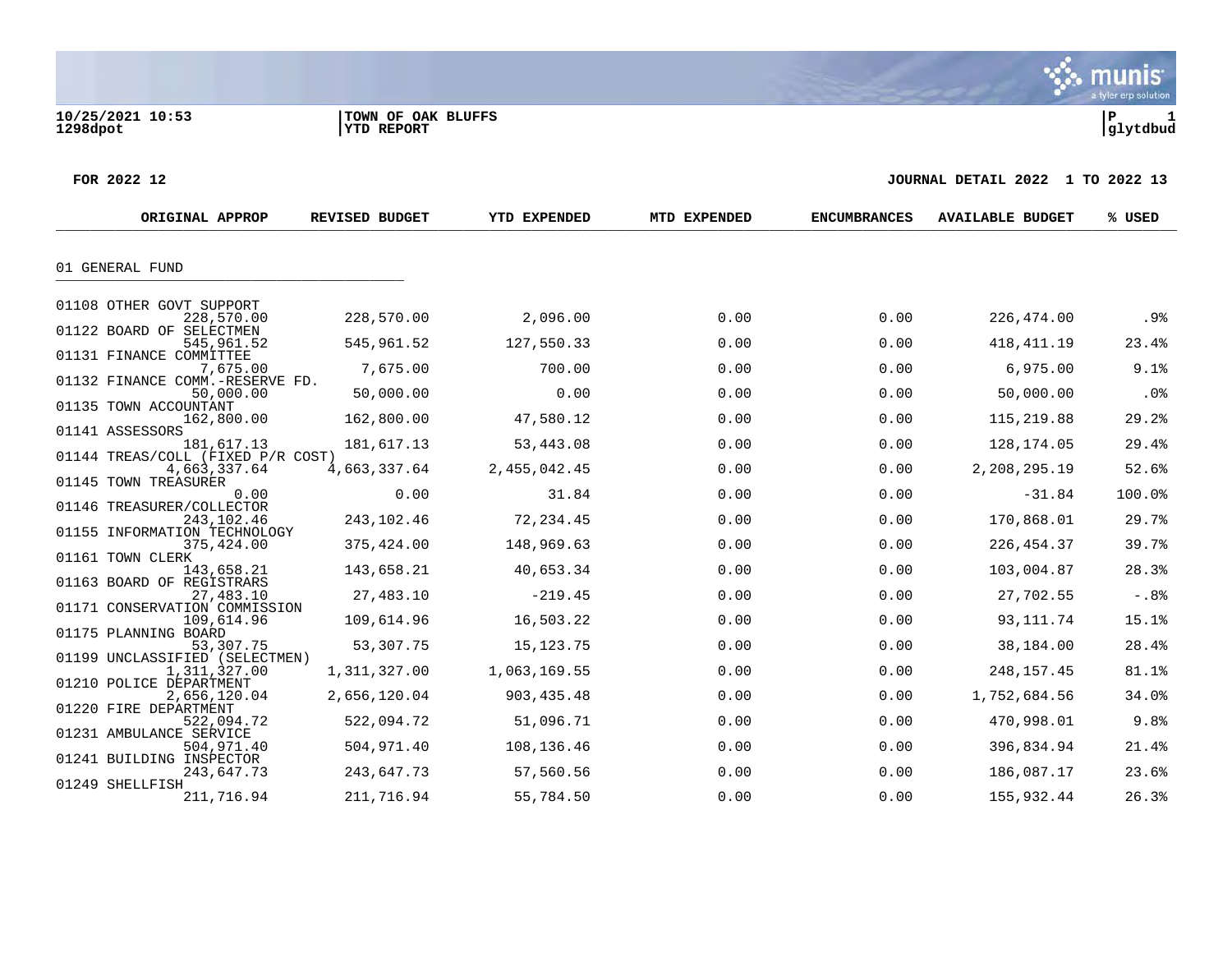### **FOR 2022 12 JOURNAL DETAIL 2022 1 TO 2022 13**

| ORIGINAL APPROP                                | <b>REVISED BUDGET</b> | YTD EXPENDED                                      | MTD EXPENDED | <b>ENCUMBRANCES</b> | <b>AVAILABLE BUDGET</b> | % USED |
|------------------------------------------------|-----------------------|---------------------------------------------------|--------------|---------------------|-------------------------|--------|
|                                                |                       |                                                   |              |                     |                         |        |
| 01291 EMERGENCY MANAGEMENT<br>27,200.00        | 27,200.00             | 4,575.11                                          | 0.00         | 0.00                | 22,624.89               | 16.8%  |
| 01296 MARINA MANAGER<br>286,093.00             | 286,093.00            | 151,765.37                                        | 0.00         | 0.00                | 134, 327.63             | 53.0%  |
| 01300 SCHOOL                                   |                       |                                                   |              |                     |                         |        |
| 8,987,185.30                                   | 8,987,185.30          | 1,291,949.61                                      | 0.00         | 0.00                | 7,695,235.69            | 14.4%  |
| 01301 MARTHA'S VINEYARD REG HS<br>5,473,468.48 | 5,473,468.48          | 2,736,734.24                                      | 0.00         | 0.00                | 2,736,734.24            | 50.0%  |
| 01421 HIGHWAY-ADMINISTRATION<br>1,736,153.86   | 1,736,153.86          | 533,465.97                                        | 0.00         | 0.00                | 1,202,687.89            | 30.7%  |
| 01519 BOARD OF HEALTH                          |                       |                                                   |              |                     |                         |        |
| 245, 914.23<br>01541 COUNCIL ON AGING          | 245, 914.23           | 55,889.42                                         | 0.00         | 0.00                | 190,024.81              | 22.7%  |
| 124,382.22                                     | 124,382.22            | 36,264.69                                         | 0.00         | 0.00                | 88, 117.53              | 29.2%  |
| 01543 VETERANS' SERVICES                       |                       | 15,374.62                                         | 0.00         | 0.00                | 45, 125. 38             | 25.4%  |
| 60,500.00<br>01610 LIBRARY                     | 60,500.00             |                                                   |              |                     |                         |        |
| 576,002.43                                     | 576,002.43            | 170,694.78                                        | 0.00         | 0.00                | 405,307.65              | 29.6%  |
| 01612 ARTS COUNCIL<br>2,000.00                 | 2,000.00              | 2,000.00                                          | 0.00         | 0.00                | 0.00                    | 100.0% |
| 01630 PARKS AND RECREATION                     |                       |                                                   |              |                     |                         |        |
| 197,506.20<br>01710 MATURING DEBT-PRINCIPAL    | 197,506.20            | 154,934.24                                        | 0.00         | 0.00                | 42,571.96               | 78.4%  |
| 2,459,102.48                                   | 2,459,102.48          | 1, 144, 102. 48                                   | 0.00         | 0.00                | 1,315,000.00            | 46.5%  |
| 01750 MATURING DEBT-INTEREST<br>871,957.79     | 871,957.79            | 494,266.88                                        | 0.00         | 0.00                | 377,690.91              | 56.7%  |
| 01760 INTEREST ON PAYOFF- BANS                 |                       |                                                   |              |                     |                         |        |
| 50,000.00                                      | 50,000.00             | 0.00                                              | 0.00         | 0.00                | 50,000.00               | .0%    |
| TOTAL GENERAL FUND                             |                       |                                                   |              |                     |                         |        |
| 33, 339, 895.59                                | 33, 339, 895.59       | 12,010,909.43                                     | 0.00         | 0.00                | 21,328,986.16           | 36.0%  |
|                                                |                       |                                                   |              |                     |                         |        |
| GRAND TOTAL<br>33, 339, 895.59                 | 33, 339, 895.59       | 12,010,909.43                                     | 0.00         | 0.00                | 21,328,986.16           | 36.0%  |
| 675, 133.44<br>WWTF (APP)                      |                       | ** END OF REPORT - Generated by Deborah Potter ** |              |                     |                         |        |

ATM 34,015,029.03

a tyler erp solution

**\*** munis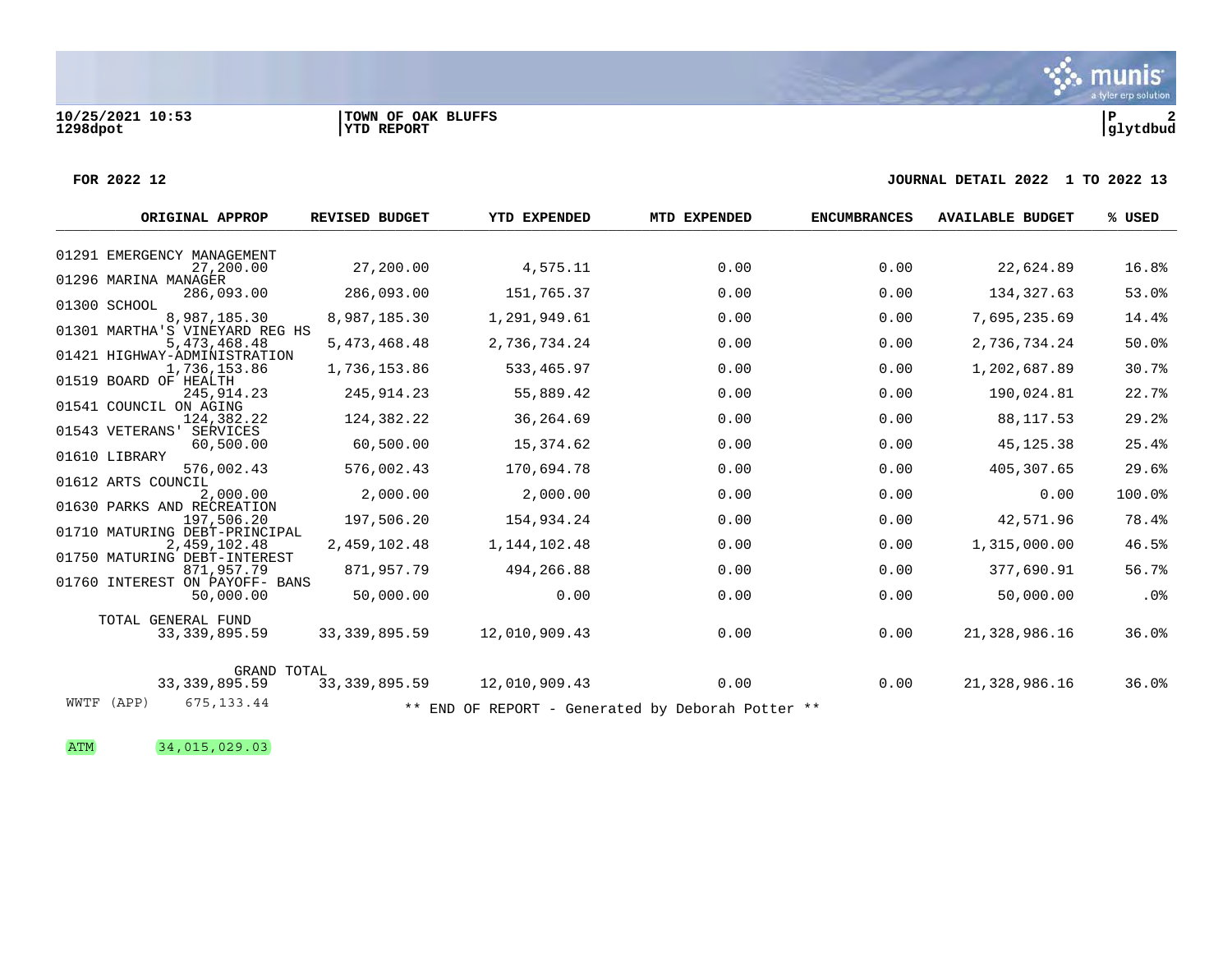

Town of Oak Bluffs Board of Health P.O. Box 1327 Oak Bluffs, MA 02557

508-693-3554 Ext. 127

William White Chairman

James Butterick Thomas Zinno Board Members

Meegan Lancaster Health Agent

Board of Health Update to Select Board – September 2021

- YMCA EXPANSION PLANNING:
	- o Met with project engineers and project stakeholders to discuss expansion plans for the YMCA focusing on waste issues. Project may include tying in septic waste from ice arena to new system at YMCA in order to create a net nitrogen reduction in septage waste.
- MVRHS TURF PROJECT:
	- o Board met with project representatives to discuss BOH review of project under local Groundwater Protection Regulation. Vote on further review under BOH purview was tabled to a future meeting as full board was not present.
- LIGHT HOUSE EAST CHOP:
	- $\circ$  Scheduled testing for October 22<sup>nd</sup>
- AIR QUALITY MONITORING GRANT
	- $\circ$  Submitted grant application for five outdoor air quality monitors to be installed at various locations in town. Grant response is anticipated by November 19, 2021.
- STATE ACTION FOR PUBLIC HEALTH EXCELLENCE GRANT (SAPHE)
	- o Background: State funded grant to enhance and increase cross-jurisditional PH services. Grant period started in July 2021. Inter-Island Group (all MV towns plus Nantucket) to receive 300K per year for 3 years with the option for 2 three year renewals (total of 2.7 million)
		- Conducted group interviews for three positions: Public Health Wildlife Biologist, Population Health Specialist and Public Health Generalist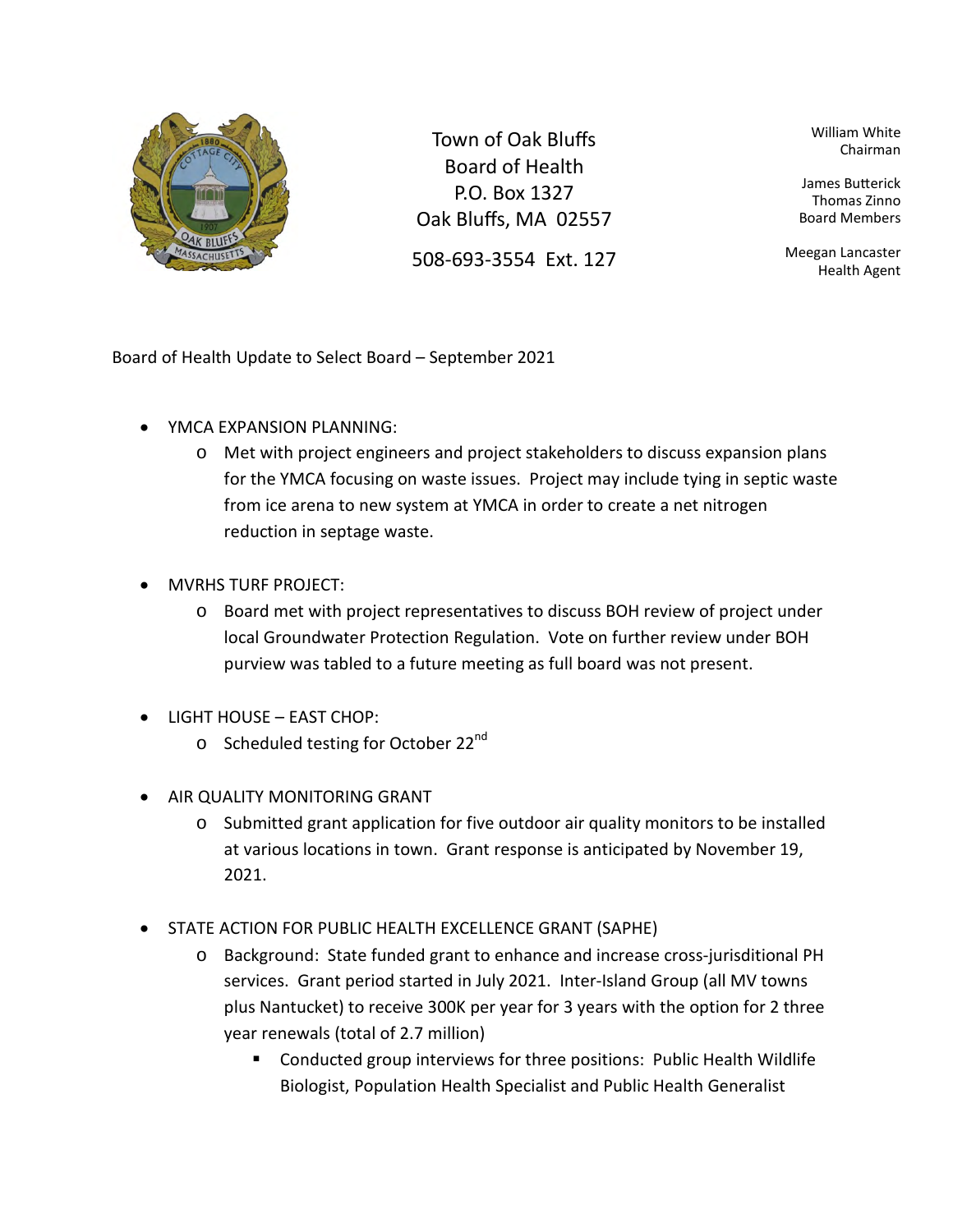

Town of Oak Bluffs Conservation Commission P.O. Box 1327 Oak Bluffs, MA 02557 508-693-3554 Ext 118

# **Conservation Agent Report**

# **October 2021**

Joan Hughes **Chairperson** 

Terry Appenzellar Sharon Cooke Alice Goyert Rose Ryley Ron Zentner Board Members

Garrett Albiston Conservation Agent

September and October have been busy in the Conservation Commission office. Multiple CoC's were issued, several RDA's were presented at hearings, with both positive and negative determinations, and several NOI's have been submitted and are in the process of being brought to hearings. Paperwork has been recorded at the Registry of Deeds, sent to DEP, and filed physically and electronically. All outstanding bills that I am aware of have been paid, including Lynne Hamlyn, Linda Mott-Smith, MACC, VCC, and Green Office MV. The total dollar amount of bills paid was \$11,430.30. Checks for the issuance of CoC's, RDA applications, permit extensions, and the use of the mainstay were deposited totaling \$10,885.

The NOI filed by the ECA for Crystal Lake has had its OoC issued. I am currently looking into some activity that has taken place on site already and will be emailing Mickey Marcus about it tomorrow to get an update. I have signed up for all 5 required units to receive the fundamentals certificate from the MACC and have completed two already. I have been working on the Conservation Commission and Natural Resources Infrastructure CIP (Capital Improvement Program) submissions for FY2023. The Conservation Commission's submissions focus on the Mainstay and its upkeep and improvements. Natural Resources Infrastructure submissions include the East Chop Bluff stabilization, Inkwell Beach nourishment and groin improvement, addressing the rust on the North Bluff seawall, rehabilitation of the Sea View Ave. seawall, North Bluff Beach stairs, and Pay Beach and Inkwell road drainage.

I have had many site visits with engineers, architects, and homeowners. There are a couple in depth matters that will be coming up shortly. The first is 268 East Chop Drive. Next week I will be contacting all parties involved and asking them to come to the November 4 hearing so an enforcement order can be issued. The new homeowner would like to submit a NOI soon to begin remediation of the damage. The second upcoming matter is that ECBC will be submitting a new NOI for the property. The permit has expired and was over twelve years old. I spoke with Sara Dario about it in September, and she is working on the submission. I am going to be the POC on the East Chop Bluffs Stabilization Project once I am fully brought up to speed on the project. There was a meeting with FEMA regarding it this week, and next week we are hoping to have one with Foth Engineering. I've been catching up on the project and grant as quickly as possible. The town match for the grant is expected to be slightly over \$2,300,000, which I hope to secure mainly through CZM, hazard mitigation, recreation, and tourism grants from Massachusetts.

> Respectfully submitted, Garrett Albiston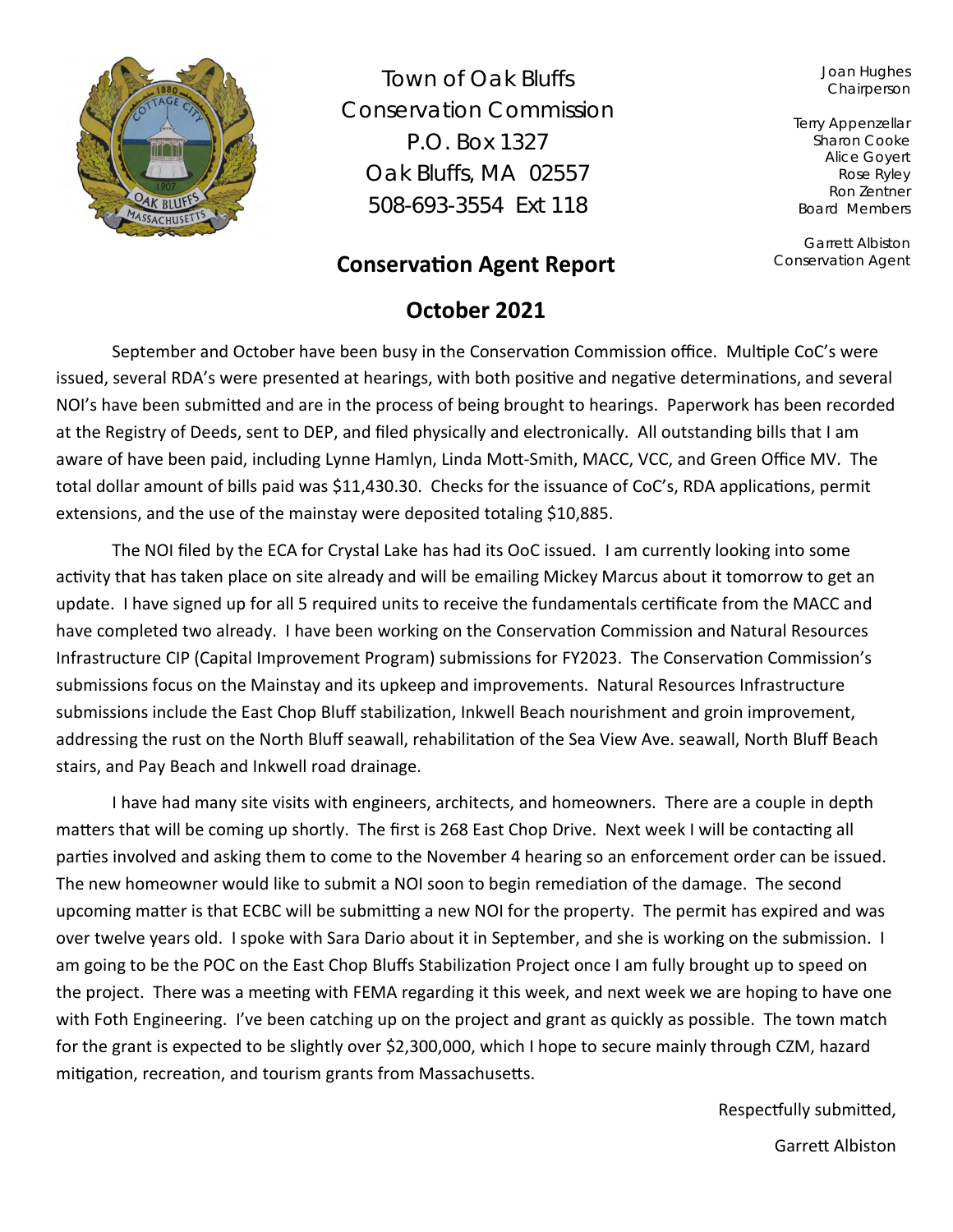

### Select Board

September continued to be a very busy month for the police department. With heavy crowds into the shoulder season and nice weather extending the harbor and day trip traffic. We've kept one or two CSO on until the SSA stops running out of Oak Bluffs.

Lt. Williamson's retirement is official and we will begin the process of promotions and patrol hiring's. The next fulltime appointment request will be forthcoming after our testing and interview process is finished.

We have two Special officers going through our field training program. Once completed they will be eligible to work patrol shifts this off season. Year-round Special officers are vital in filling open shifts caused by fulltime time off. Special officers Nicholson and Distin should finish the field training program in the next few weeks.

This off season we are planning a problem-solving session with the Parks department. The object is to create a uniformed response to park complaints (events, parties etc.). Our goal is to have a plan of action that bests supports the parks department, police department, enforce bylaws as well as making sure the response is proper and within our scope of authority.

All Select board approved events for the past month went off smoothly and as planned. Lady fest and the September marathon and the East Chop 5K went off without incident.

Lastly, I was in contact with the ABCC before the Labor Day weekend asking them do some on site observations of our local liquor establishments. After their visit I received no formal complaints against any liquor establishments in Oak Bluffs.

Respectfully, Chief Blake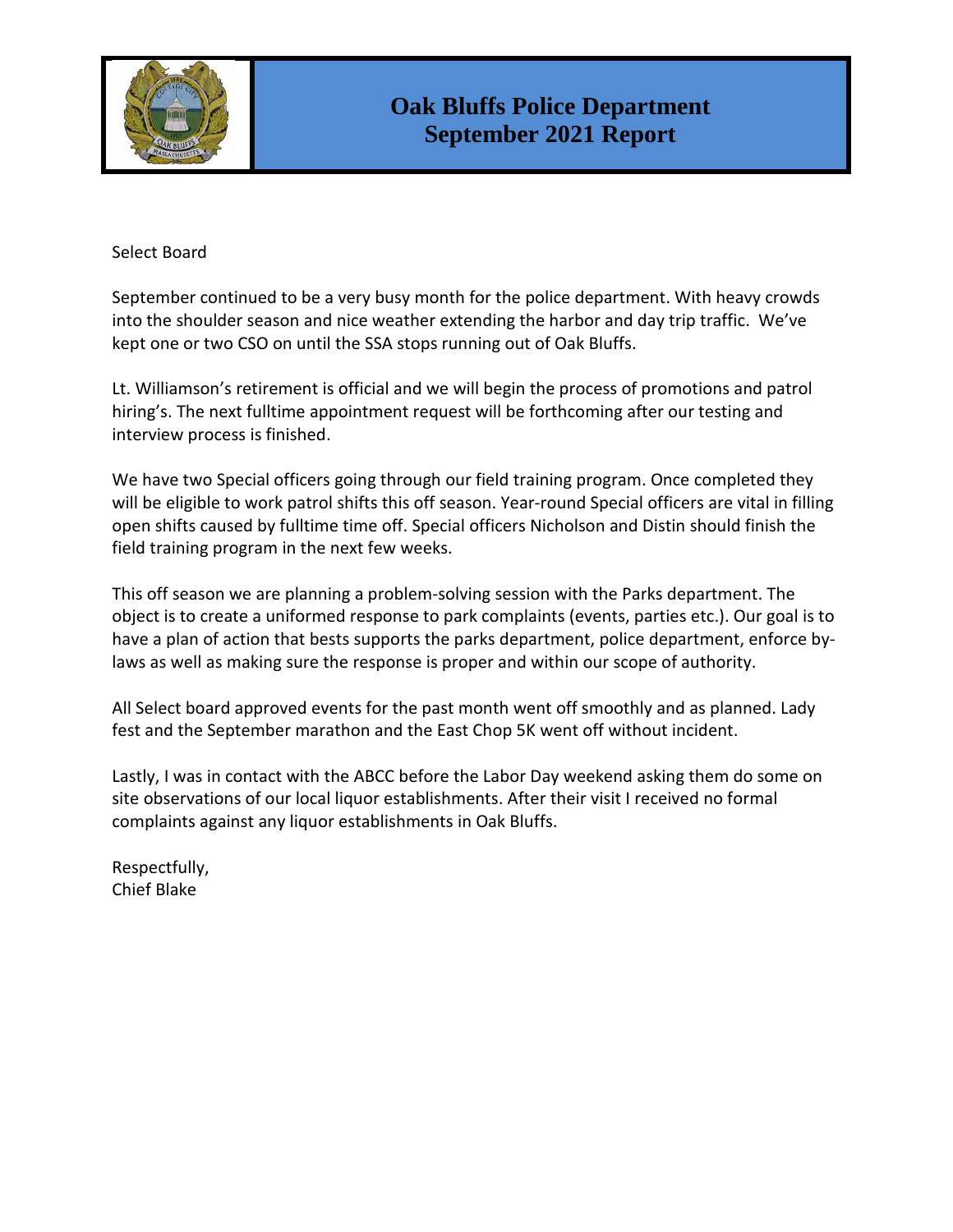### **PARK EVENT SCHEDULE 2021**

| <b>DATE</b>               | <b>LOCATION</b>      | <b>EVENT</b>           | <b>TIME</b>   | APPLICANT/ORGANIZATION |
|---------------------------|----------------------|------------------------|---------------|------------------------|
|                           |                      |                        |               |                        |
| Sunday, October 24, 2021  | <b>INiantic Park</b> | 6th birthday party     | 2 PM to 4 PM  | <b>Kim Labonte</b>     |
|                           |                      |                        |               |                        |
| Friday, November 26, 2021 | Washington Park      | <b>IOB Open Market</b> | 10 AM to 2 PM | Kathleen Cowley        |
| Irain date November 27    |                      |                        |               |                        |
|                           |                      |                        |               |                        |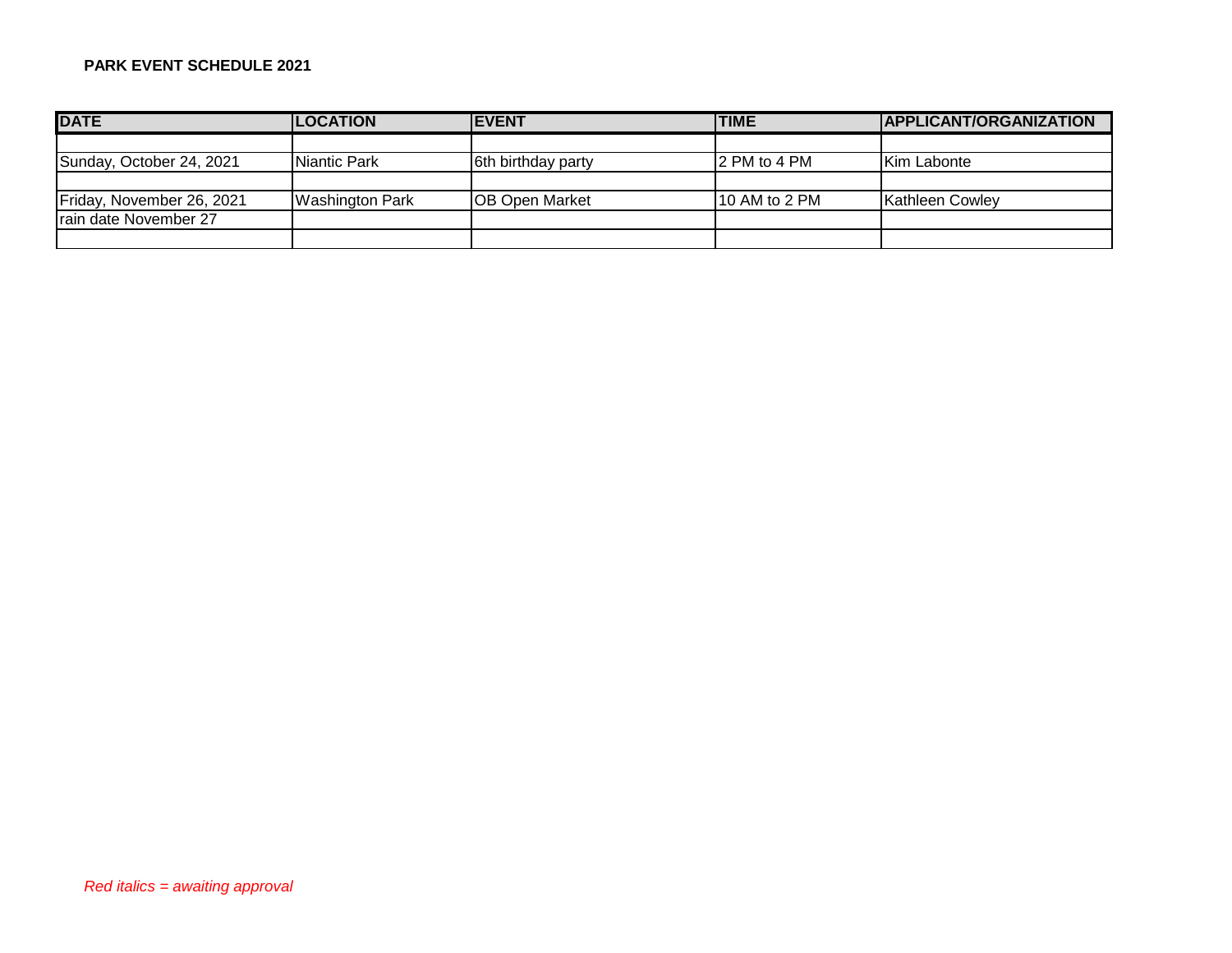

Town of Oak Bluffs, Massachusetts **Shellfish Department** P.O. Box 1327 Oak Bluffs, MA 02557-1327 Telephone: (508) 693-0072 Fax: (508) 696-6472

Charles Fisher Shellfish Constable Herring Warden

### October 2021 Report

October marks the busiest month for the Shellfish Department. This past weekend was the opening of bay scallop season. There were not as many people shellfishing as in years past as most understand the resource is in decline. But those who were there with peep sights came out with scallops in their baskets and smiles on their faces.

Marco Petricone has been appointed as our full time Deputy Shellfish Constable. Marco has been doing well in the full time position and is very grateful for the appointment. Mike Stenz is currently working as our part time year round deputy.

We have completed our quahog and soft shelled clam propagation for the season. Soft shell clams were the first to reach size this year. They usually grow very quickly in the harbor based upweller and this year was no exception. The Martha's Vineyard Shellfish Group (MVSG) provided Oak Bluffs with over two million quahog seed this year. Some of them were slow growing due to an early season algal bloom in the Lagoon. The effected quahogs were left to grow a few weeks longer than normal and most of them caught up in size. Both species have been seeded out and the gear has been stored for the season. We took part in a fall Quahog relay this year; over 225 bushels of quahogs were brought over and placed into sections 4, 5, and 6 of Sengekontacket Pond. These sections will be closed until April of next year.

Our scallop sanctuaries in Sengekontacket have been emptied and most will be removed by the end of this week. Early monitoring showed little evidence of spawning, but upon pulling the spat bags I saw evidence of three spawns. Judging from the size, the last spawn occurred earlier this month. I plan to leave one of the sanctuaries in a few weeks longer to see if there is another spawning event as the water temperature in the ponds is still quite high. We have been monitoring the sanctuaries in Lagoon Pond and will start to remove them next week. All of the scallop seed from MVSG has been growing nicely in both ponds. We will start to remove the lines, seed some out and over winter the rest next week.

Most of our oysters have been caged for the winter. We received a round of late season oysters from MVSG. They have been growing nicely and will be removed from their upweller by the end of this month so the upweller can be hauled and stored as soon as possible. We celebrated the Library's Maritime Month with an outreach program; about a dozen volunteers met us at Pecoy Point to remove last year's oysters from bottom cages and bags. Then they helped us seed them out into the oyster area in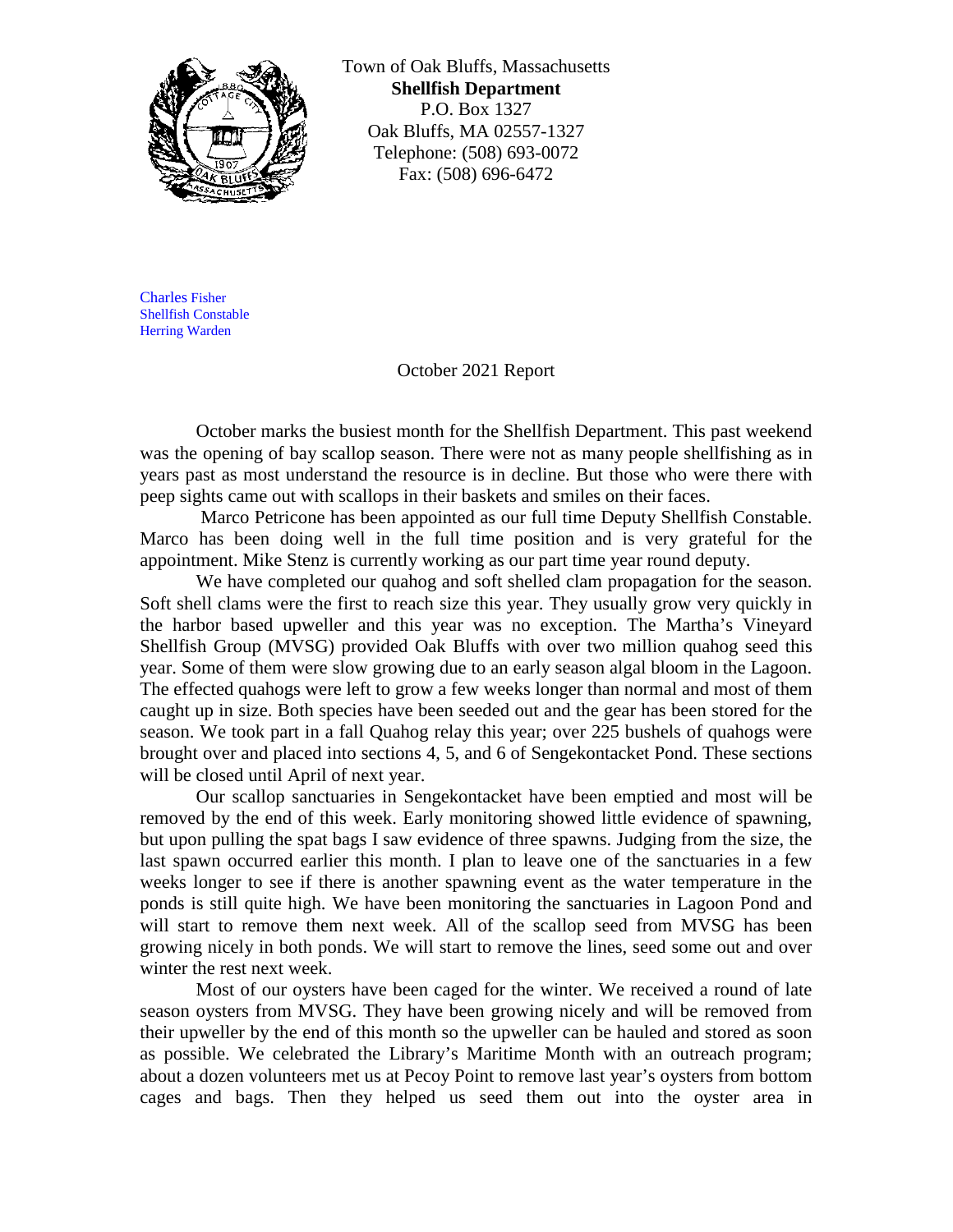

Town of Oak Bluffs, Massachusetts **Shellfish Department** P.O. Box 1327 Oak Bluffs, MA 02557-1327 Telephone: (508) 693-0072 Fax: (508) 696-6472

Sengekontacket. This program was enjoyed by all. I look forward to next year's Maritime Month's events. Another enjoyable outreach event this month was with a special needs class from the high school. They are working on a segment titled "working on the water." The class met me at Pecoy Point where we showed them some of the propagation work we do and talked about the various jobs that are supported by the shellfish in our town. The students really enjoyed the hands on scallop and oyster displays.

Earlier this week I had a debrief call to discuss the CZM Coastal Resiliency grant that we were not awarded for the Farm Pond culvert project. I was assured that the project is worthy of the grant funds, received guidance on next steps, and offered assistance on coordination with multiple stakeholder organizations. This project is going to take a lot more work but I believe in the need for it and that someday we will be driving over an enlarged culvert designed to properly flush the pond.

Respectfully submitted,

Chuck Fisher